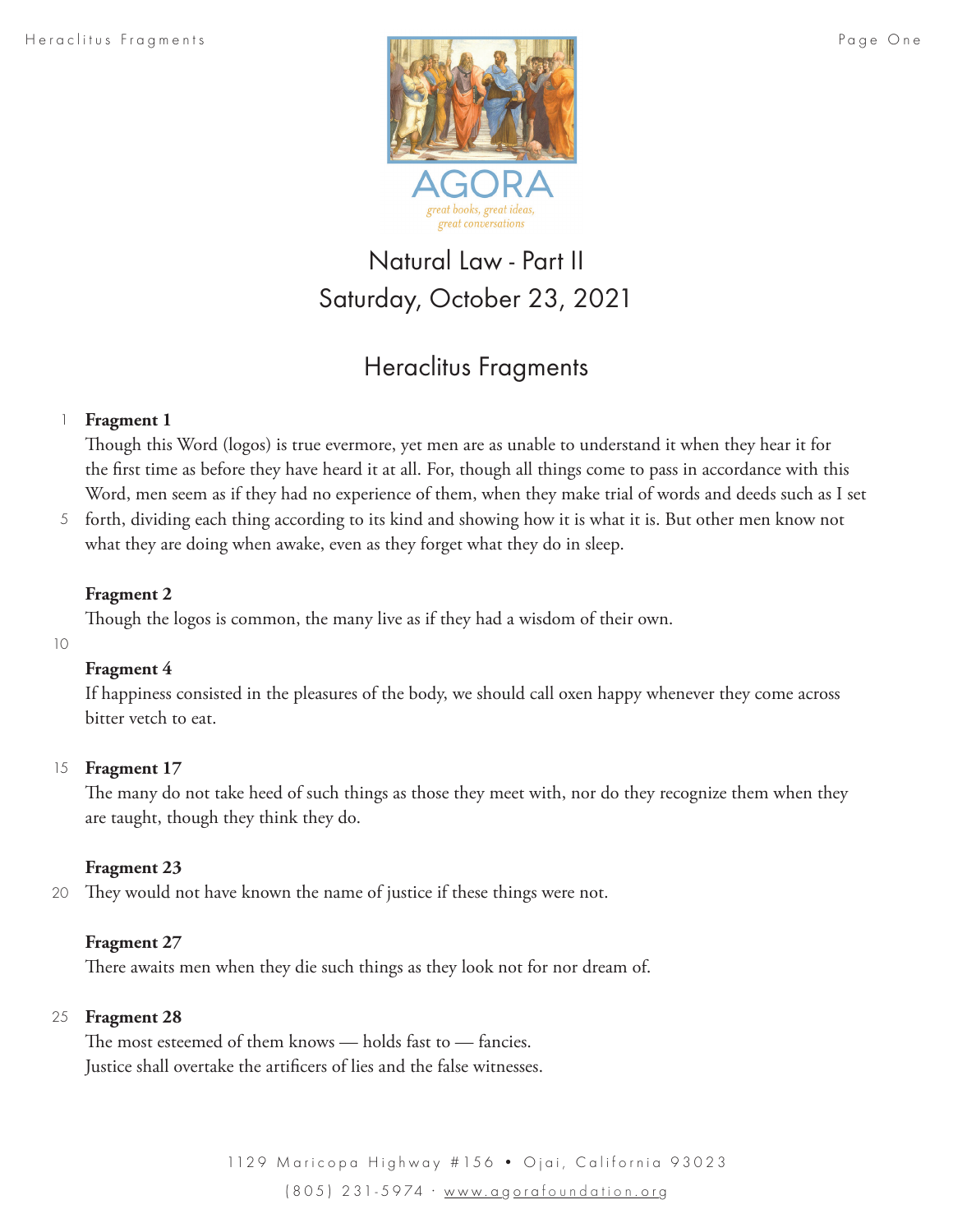#### **Fragment 29** 1

For even the best of them choose one thing above all others, immortal glory among mortals, while most of them are glutted like beasts.

#### **Fragment 32** 5

The wise is one only. It is unwilling and willing to be called by the name of Zeus.

### **Fragment 34**

Hearing they do not understand, like the deaf. Of them does the saying bear witness: 'present, they are absent.' 10

#### **Fragment 35**

Men that love wisdom must be inquirers into very many things indeed.

### <sup>15</sup> Fragment 40

The learning of many things does not teach understanding; otherwise, it would have taught Hesiod and Pythagoras, and again Xenophanes and Hecataeus.

#### **Fragment 41**

Wisdom is one thing. It is to know the thought by which all things are steered through all things. 20

### **Fragment 43**

Wantonness needs putting out, even more than a house on fire.

#### **Fragment 44** 25

The people must fight for its law as for its walls.

#### **Fragment 45**

Traveling on every path, you will not find the boundaries of soul by going — so deep is its measure.

#### 30

#### **Fragment 47**

Let us not conjecture randomly about the most important things.

#### **Fragment 49**

One is ten thousand to me, if he be the best. 35

#### **Fragment 50**

It is wise to hearken, not to me, but to my Word, and to confess that all things are one.

#### **Fragment 72** 40

Most are at odds with that with which they most constantly associate — the account which governs the universe — and ... what they meet with every day seems foreign to them.

> 1129 Maricopa Highway # 156 · Ojai, California 93023 (805) 231-5974 · www.a g ora foundation .or g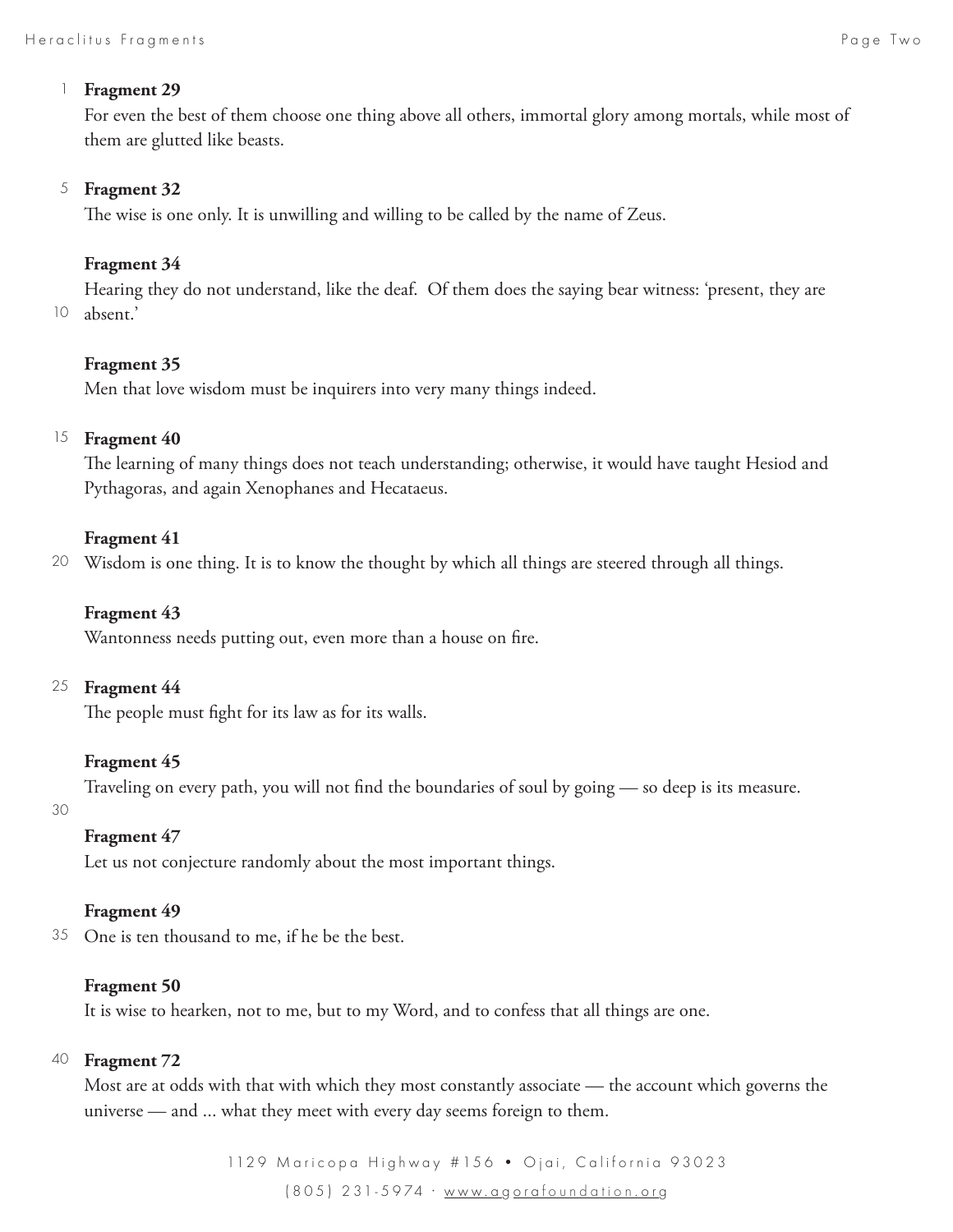#### **Fragment 73** 1

It is not meet to act and speak like men asleep.

#### **Fragment 77**

5 It is pleasure to souls to become moist.

#### **Fragment 85**

It is hard to fight with one's heart's desire. Whatever it wishes to get, it purchases at the cost of soul.

#### 10 **Fragment 86**

(The wise man) is not known because of men's want of belief.

#### **Fragment 90**

All things are an exchange for Fire, and Fire for all things, even as wares for gold and gold for wares.

15

#### **Fragment 91**

[For, according to Heraclitus, it is not possible to step twice into the same river, nor is it possible to touch a mortal substance twice in so far as its state is concerned. But, thanks to the swiftness and speed of change,] it scatters <things> and brings <them> together again, [(or, rather, it brings together and lets go neither again

nor later, but simultaneously)] it forms and dissolves, and it approaches and departs. 20

#### **Fragment 95**

It is best to hide folly; but it is hard in times of relaxation, over our cups.

#### **Fragment 102** 25

To God all things are fair and good and right, but men hold some things wrong and some right.

#### **Fragment 103**

Concerning the circumference of a circle the beginning and end are common.

30

#### **Fragment 104**

For what thought or wisdom have they? They follow the poets and take the crowd as their teacher, knowing not that "the many are bad and few good."

#### **Fragment 107** 35

Eyes and ears are bad witnesses to men who have barbarian souls.

#### **Fragment 108**

Of all whose discourses I have heard, there is not one who attains to understanding that wisdom is apart from all. 40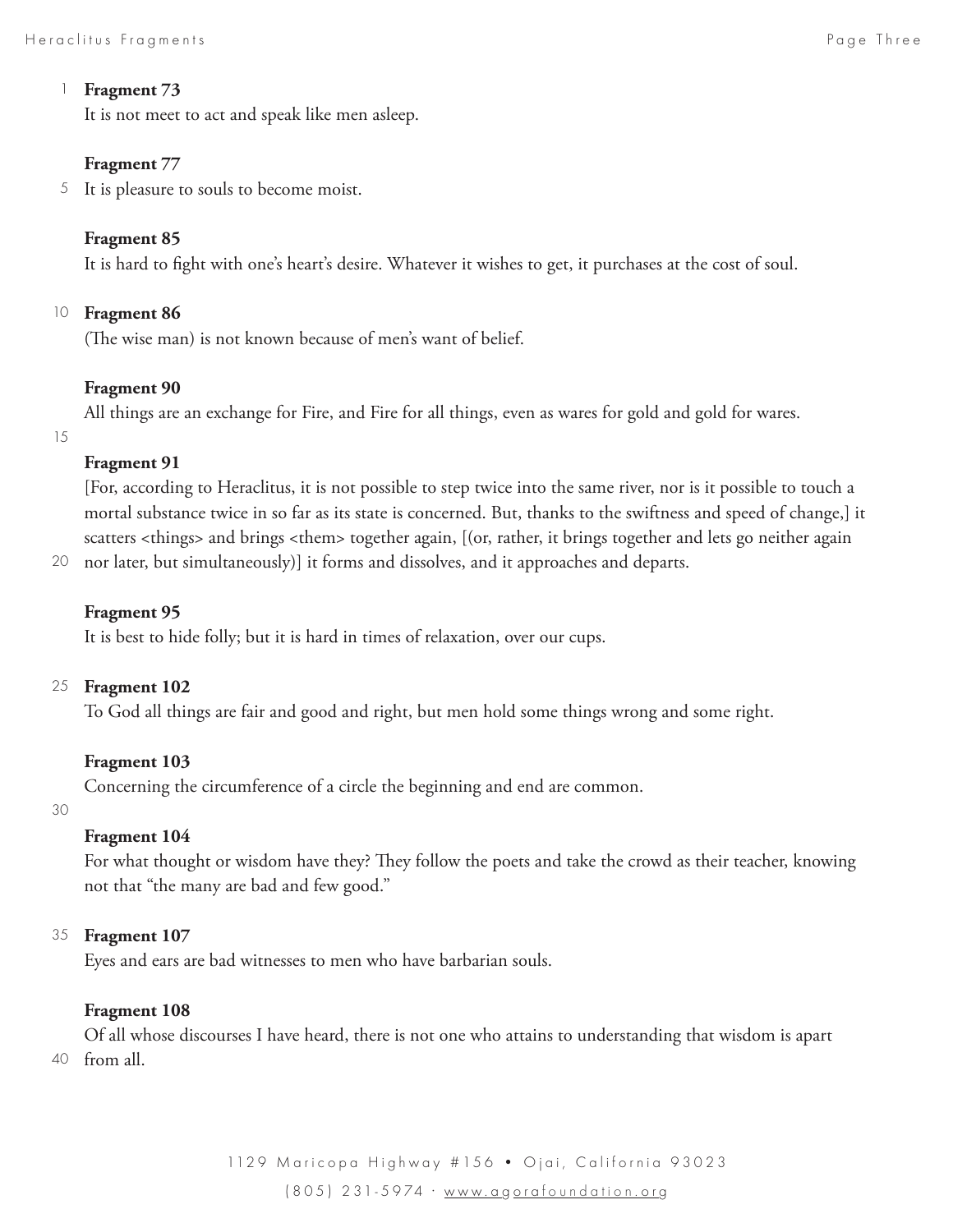#### **Fragment 110** 1

It is not better for men to get all they wish to get.

#### **Fragment 111**

It is sickness that makes health pleasant and good; hunger, plenty; weariness, rest. 5

#### **Fragment 112**

Self-control is the highest virtue, and wisdom is to speak truth and consciously to act according to nature.

#### 10 **Fragment 113**

Thought is common to all.

#### **Fragment 114**

Those who speak with understanding must hold fast to what is common to all as a city holds fast to its law, and even more strongly. For all human laws are fed by the one divine law. It prevails as much as it will, and suffices for all things with something to spare. 15

#### **Fragment 116**

Recognizing oneself and being of a sound mind are for all men.

20

#### 25

# Protagoras

A. "Concerning the gods I cannot know either that they exist or that they do not exist, or what form they might have, for there is much to prevent one's knowing: the obscurity of the subject and the shortness of man's life."

30

B. "Man is the measure of all things of things that are, that they are, of things are not, that they are not"

C. "My own opinion is more or less this: no wise man believes that anyone sins willingly or willingly perpetuates any base or evil act; they know very well that every base or evil action is committed involuntarily."

40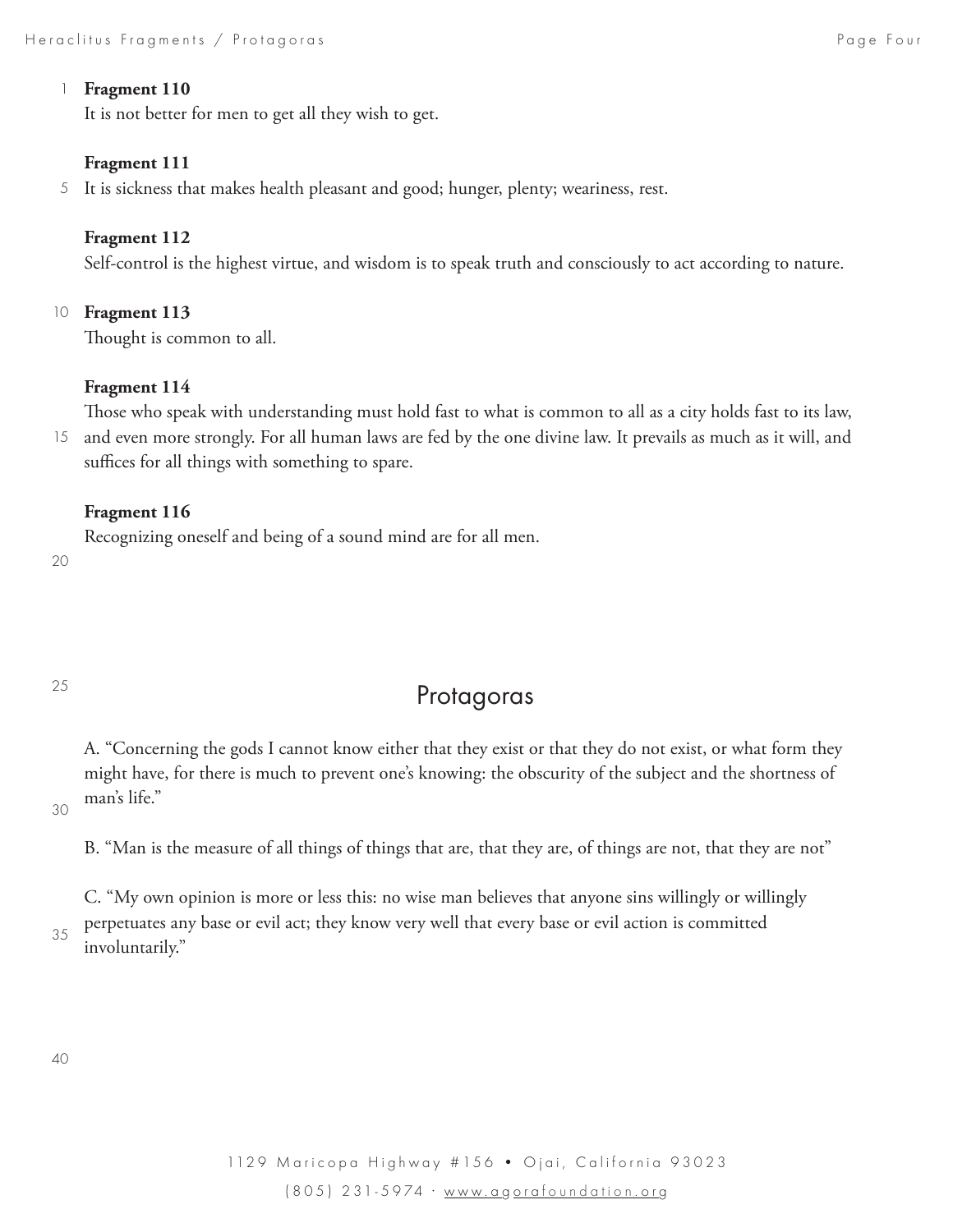5

10

15

20

25

30

35

# Theaetetus  $(151d-186e)$

ripens, if the god is gracious to them, they all make astonishing progress; and this in the opinion of others as well as in their own. It is quite dear that they never learned anything from me; the many fine discoveries to which they cling are of their own making. But to me and the god they owe their delivery. And the proof of my words is, that many of them in their ignorance, either in their self-conceit despising me, or falling under the influence of others, have gone away too soon; and have not only lost the children of whom I had previously delivered them by an ill bringing up, but have stifled whatever else they had in them by evil communications, being fonder of lies and shams than of the truth; and they have at last ended by seeing themselves, as others see them, to be great fools. Aristeides, the son of Lysimachus, is one of them, and there are many others. The truants often return to me, and beg that I would consort with them again–they are ready to go to me on their knees–and then, if my familiar allows, which is not always the case, I receive them, and they begin to grow again. Dire are the pangs which my art is able to arouse and to allay in those who consort with me, just like the pangs of women in childbirth; night and day they are full of perplexity and travail which is even worse than that of the women. So much for them. And there are others, Theaetetus, who come to me apparently having nothing in them; and as I know that they have no need of my art, I coax them into marrying some one, and by the grace of God I can generally tell who is likely to do them good. Many of them I have given away to Prodicus, and many to other inspired sages. I tell you this long story, friend Theaetetus, because I suspect, as indeed you seem to think yourself, that you are in labour–great with some conception. Come then to me, who am a midwife's son and myself a midwife, and do your best to answer the questions which I will ask you. And if I abstract and expose your first-born, because I discover upon inspection that the conception which you have formed is a vain shadow, do not quarrel with me on that account, as the manner of women is when their first children are taken from them. For I have actually known some who were ready to bite me when I deprived them of a darling folly; they did not perceive that I acted from goodwill, not knowing that no god is the enemy of man–that was not within the range of their ideas; neither am I their enemy in all this, but it would be wrong for me to admit falsehood, or to stifle the truth. Once more, then, Theaetetus, I repeat my old question, 'What is knowledge?'–and do not say that you cannot tell; but quit yourself like a man, and by the help of God you will be able to tell.

THEAETETUS: At any rate, Socrates, after such an exhortation I should be ashamed of not trying to do my best. Now he who knows perceives what he knows, and, as far as I can see at present, knowledge is perception.

SOCRATES: Bravely said, boy; that is the way in which you should express your opinion. And now, let us examine together this conception of yours, and see whether it is a true birth or a mere wind-egg:–You say that knowledge is perception?

THEAETETUS: Yes.

SOCRATES: Well, you have delivered yourself of a very important doctrine about knowledge; it is indeed the opinion of Protagoras, who has another way of expressing it. Man, he says, is the measure of all things, of the existence of things that are, and of the non-existence of things that are not:–You have read him?

THEAETETUS: O yes, again and again.

1129 Maricopa Highway # 156 · Ojai, California 93023 (805) 231-5974 · www.a g ora foundation .or g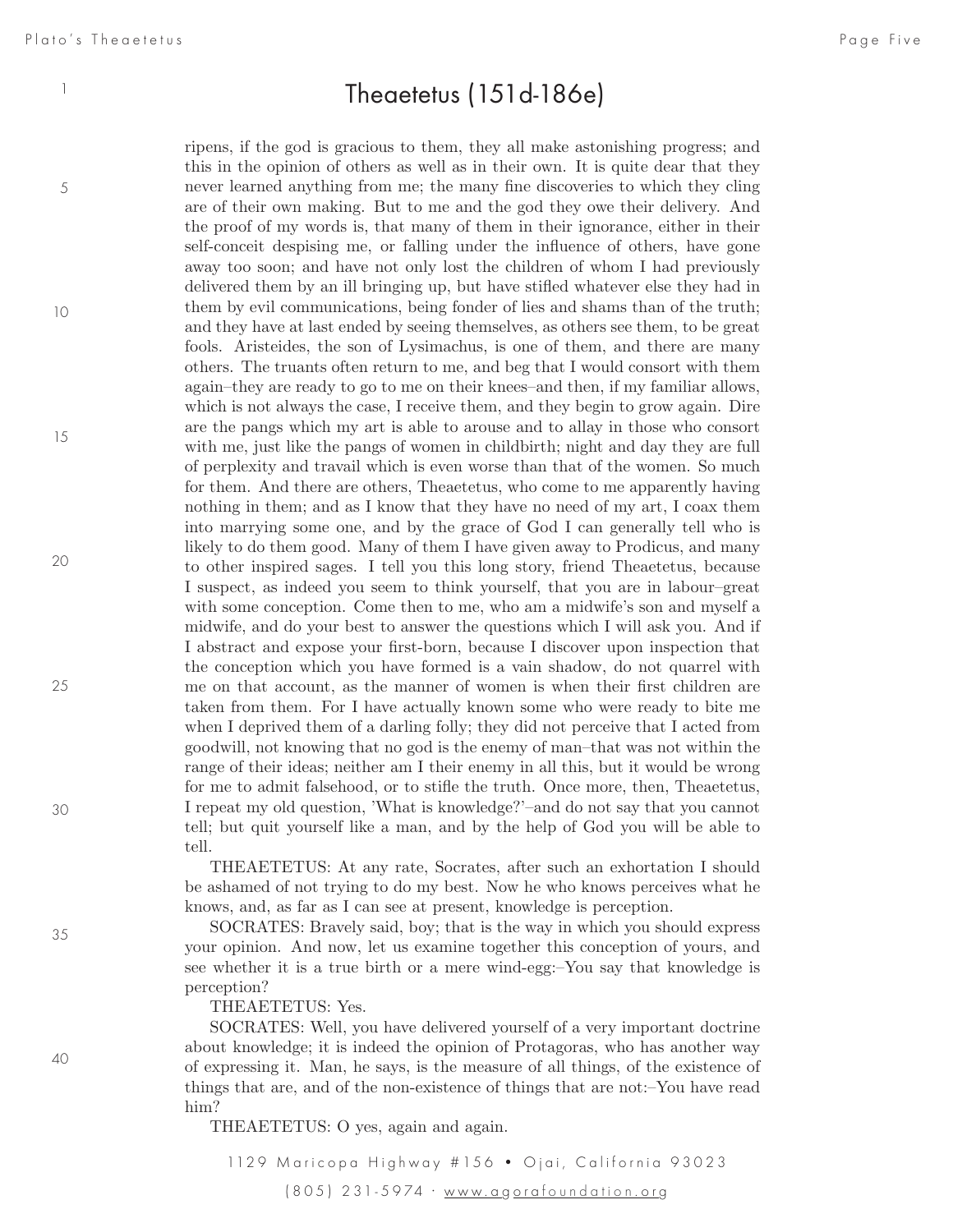5

10

15

20

25

30

35

40

SOCRATES: Does he not say that things are to you such as they appear to you, and to me such as they appear to me, and that you and I are men?

THEAETETUS: Yes, he says so.

SOCRATES: A wise man is not likely to talk nonsense. Let us try to understand him: the same wind is blowing, and yet one of us may be cold and the other not, or one may be slightly and the other very cold?

THEAETETUS: Quite true.

SOCRATES: Now is the wind, regarded not in relation to us but absolutely, cold or not; or are we to say, with Protagoras, that the wind is cold to him who is cold, and not to him who is not?

THEAETETUS: I suppose the last.

SOCRATES: Then it must appear so to each of them?

THEAETETUS: Yes.

SOCRATES: And 'appears to him' means the same as 'he perceives.' THEAETETUS: True.

SOCRATES: Then appearing and perceiving coincide in the case of hot and cold, and in similar instances; for things appear, or may be supposed to be, to each one such as he perceives them?

THEAETETUS: Yes.

SOCRATES: Then perception is always of existence, and being the same as knowledge is unerring?

THEAETETUS: Clearly.

SOCRATES: In the name of the Graces, what an almighty wise man Protagoras must have been! He spoke these things in a parable to the common herd, like you and me, but told the truth, 'his Truth,' (In allusion to a book of Protagoras' which bore this title.) in secret to his own disciples.

THEAETETUS: What do you mean, Socrates?

SOCRATES: I am about to speak of a high argument, in which all things are said to be relative; you cannot rightly call anything by any name, such as great or small, heavy or light, for the great will be small and the heavy light– there is no single thing or quality, but out of motion and change and admixture all things are becoming relatively to one another, which 'becoming' is by us incorrectly called being, but is really becoming, for nothing ever is, but all things are becoming. Summon all philosophers– Protagoras, Heracleitus, Empedocles, and the rest of them, one after another, and with the exception of Parmenides they will agree with you in this. Summon the great masters of either kind of poetry–Epicharmus, the prince of Comedy, and Homer of Tragedy; when the latter sings of

'Ocean whence sprang the gods, and mother Tethys,'

does he not mean that all things are the offspring, of flux and motion? THEAETETUS: I think so.

SOCRATES: And who could take up arms against such a great army having Homer for its general, and not appear ridiculous? (Compare Cratylus.)

THEAETETUS: Who indeed, Socrates?

SOCRATES: Yes, Theaetetus; and there are plenty of other proofs which will show that motion is the source of what is called being and becoming, and inactivity of not-being and destruction; for fire and warmth, which are supposed to be the parent and guardian of all other things, are born of movement and of friction, which is a kind of motion;–is not this the origin of fire?

THEAETETUS: It is.

1129 Maricopa Highway # 156 · Ojai, California 93023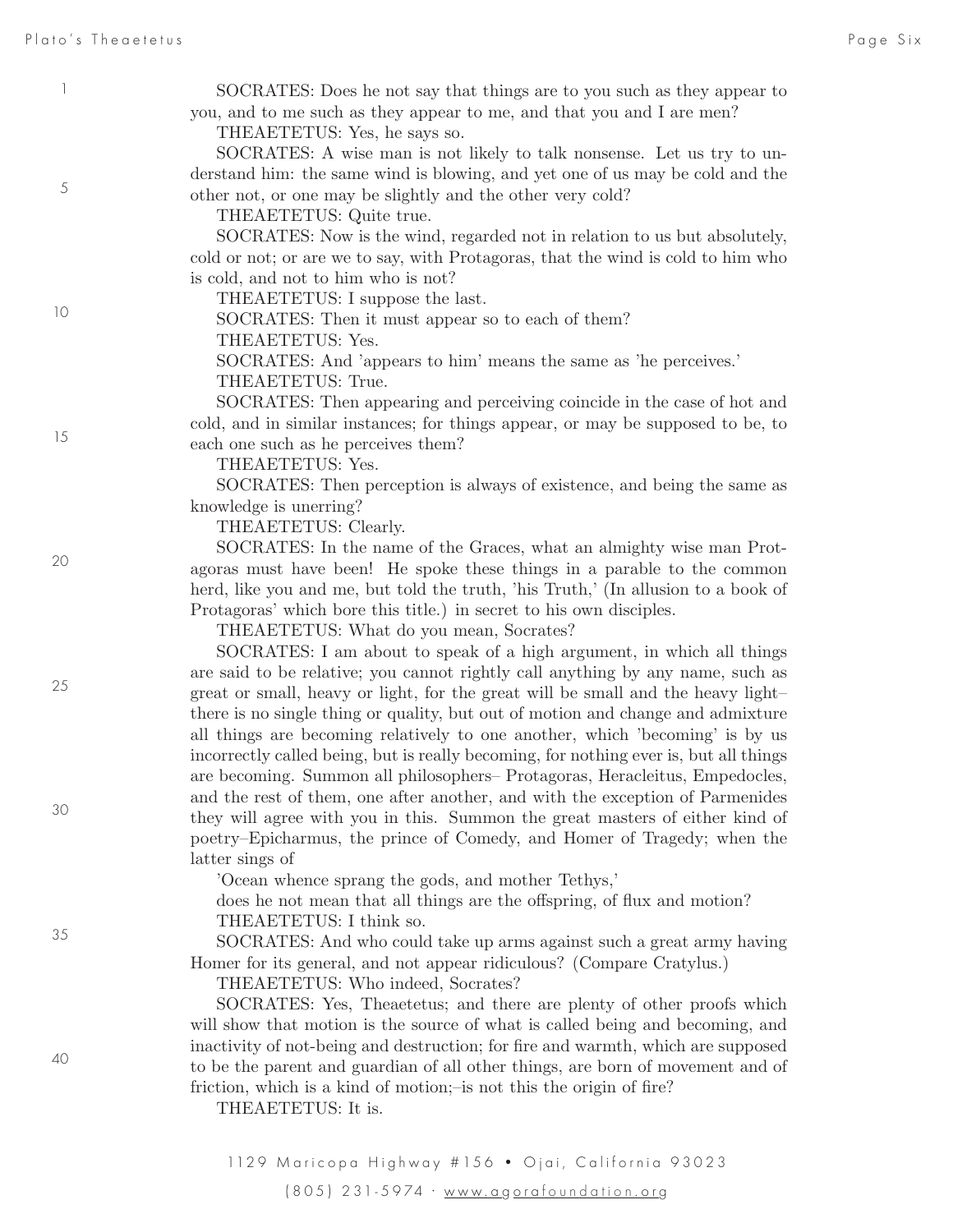5

SOCRATES: And the race of animals is generated in the same way? THEAETETUS: Certainly.

SOCRATES: And is not the bodily habit spoiled by rest and idleness, but preserved for a long time by motion and exercise?

THEAETETUS: True.

SOCRATES: And what of the mental habit? Is not the soul informed, and improved, and preserved by study and attention, which are motions; but when at rest, which in the soul only means want of attention and study, is uninformed, and speedily forgets whatever she has learned?

THEAETETUS: True.

SOCRATES: Then motion is a good, and rest an evil, to the soul as well as to the body?

THEAETETUS: Clearly.

SOCRATES: I may add, that breathless calm, stillness and the like waste and impair, while wind and storm preserve; and the palmary argument of all, which I strongly urge, is the golden chain in Homer, by which he means the sun, thereby indicating that so long as the sun and the heavens go round in their orbits, all things human and divine are and are preserved, but if they were chained up and their motions ceased, then all things would be destroyed, and, as the saying is, turned upside down.

THEAETETUS: I believe, Socrates, that you have truly explained his meaning.

SOCRATES: Then now apply his doctrine to perception, my good friend, and first of all to vision; that which you call white colour is not in your eyes, and is not a distinct thing which exists out of them. And you must not assign any place to it: for if it had position it would be, and be at rest, and there would be no process of becoming.

THEAETETUS: Then what is colour?

SOCRATES: Let us carry the principle which has just been affirmed, that nothing is self-existent, and then we shall see that white, black, and every other colour, arises out of the eye meeting the appropriate motion, and that what we call a colour is in each case neither the active nor the passive element, but something which passes between them, and is peculiar to each percipient; are you quite certain that the several colours appear to a dog or to any animal whatever as they appear to you?

THEAETETUS: Far from it.

SOCRATES: Or that anything appears the same to you as to another man? Are you so profoundly convinced of this? Rather would it not be true that it never appears exactly the same to you, because you are never exactly the same?

THEAETETUS: The latter.

SOCRATES: And if that with which I compare myself in size, or which I apprehend by touch, were great or white or hot, it could not become different by mere contact with another unless it actually changed; nor again, if the comparing or apprehending subject were great or white or hot, could this, when unchanged from within, become changed by any approximation or affection of any other thing. The fact is that in our ordinary way of speaking we allow ourselves to be driven into most ridiculous and wonderful contradictions, as Protagoras and all who take his line of argument would remark.

THEAETETUS: How? and of what sort do you mean?

1129 Maricopa Highway # 156 · Ojai, California 93023 (805) 231-5974 · www.a g ora foundation .or g

40

35

15

10

20

25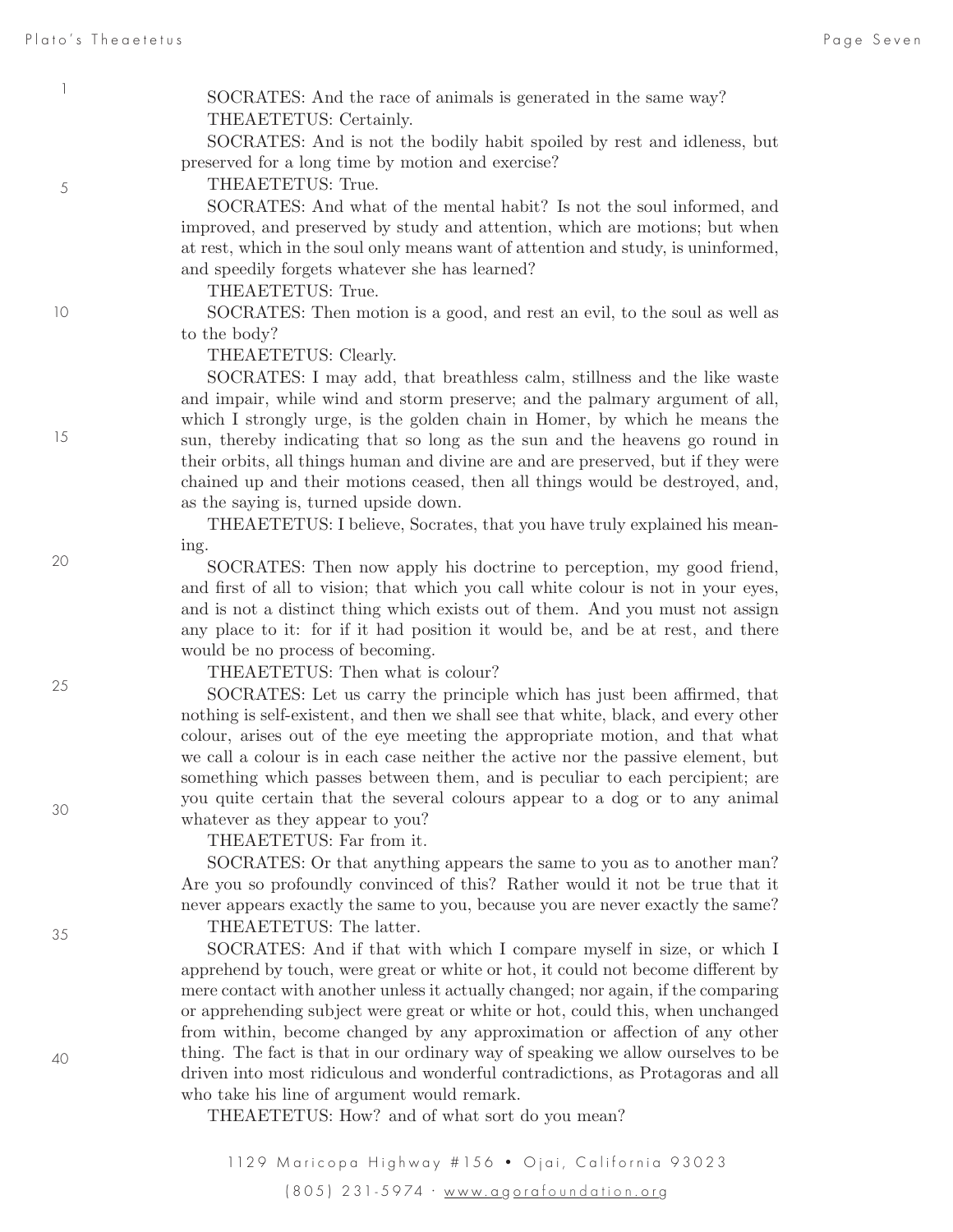5

10

15

20

25

30

35

SOCRATES: A little instance will sufficiently explain my meaning: Here are six dice, which are more by a half when compared with four, and fewer by a half than twelve–they are more and also fewer. How can you or any one maintain the contrary?

THEAETETUS: Very true.

SOCRATES: Well, then, suppose that Protagoras or some one asks whether anything can become greater or more if not by increasing, how would you answer him, Theaetetus?

THEAETETUS: I should say 'No,' Socrates, if I were to speak my mind in reference to this last question, and if I were not afraid of contradicting my former answer.

SOCRATES: Capital! excellent! spoken like an oracle, my boy! And if you reply 'Yes,' there will be a case for Euripides; for our tongue will be unconvinced, but not our mind. (In allusion to the well-known line of Euripides, Hippol.: e gloss omomoch e de thren anomotos.)

THEAETETUS: Very true.

SOCRATES: The thoroughbred Sophists, who know all that can be known about the mind, and argue only out of the superfluity of their wits, would have had a regular sparring-match over this, and would have knocked their arguments together finely. But you and I, who have no professional aims, only desire to see what is the mutual relation of these principles,– whether they are consistent with each or not.

THEAETETUS: Yes, that would be my desire.

SOCRATES: And mine too. But since this is our feeling, and there is plenty of time, why should we not calmly and patiently review our own thoughts, and thoroughly examine and see what these appearances in us really are? If I am not mistaken, they will be described by us as follows:–first, that nothing can become greater or less, either in number or magnitude, while remaining equal to itself–you would agree?

THEAETETUS: Yes.

SOCRATES: Secondly, that without addition or subtraction there is no increase or diminution of anything, but only equality.

THEAETETUS: Quite true.

SOCRATES: Thirdly, that what was not before cannot be afterwards, without becoming and having become.

THEAETETUS: Yes, truly.

SOCRATES: These three axioms, if I am not mistaken, are fighting with one another in our minds in the case of the dice, or, again, in such a case as this–if I were to say that I, who am of a certain height and taller than you, may within a year, without gaining or losing in height, be not so tall–not that I should have lost, but that you would have increased. In such a case, I am afterwards what I once was not, and yet I have not become; for I could not have become without becoming, neither could I have become less without losing somewhat of my height; and I could give you ten thousand examples of similar contradictions, if we admit them at all. I believe that you follow me, Theaetetus; for I suspect that you have thought of these questions before now.

THEAETETUS: Yes, Socrates, and I am amazed when I think of them; by the Gods I am! and I want to know what on earth they mean; and there are times when my head quite swims with the contemplation of them.

1129 Maricopa Highway # 156 · Ojai, California 93023 (805) 231-5974 · www.a g ora foundation .or g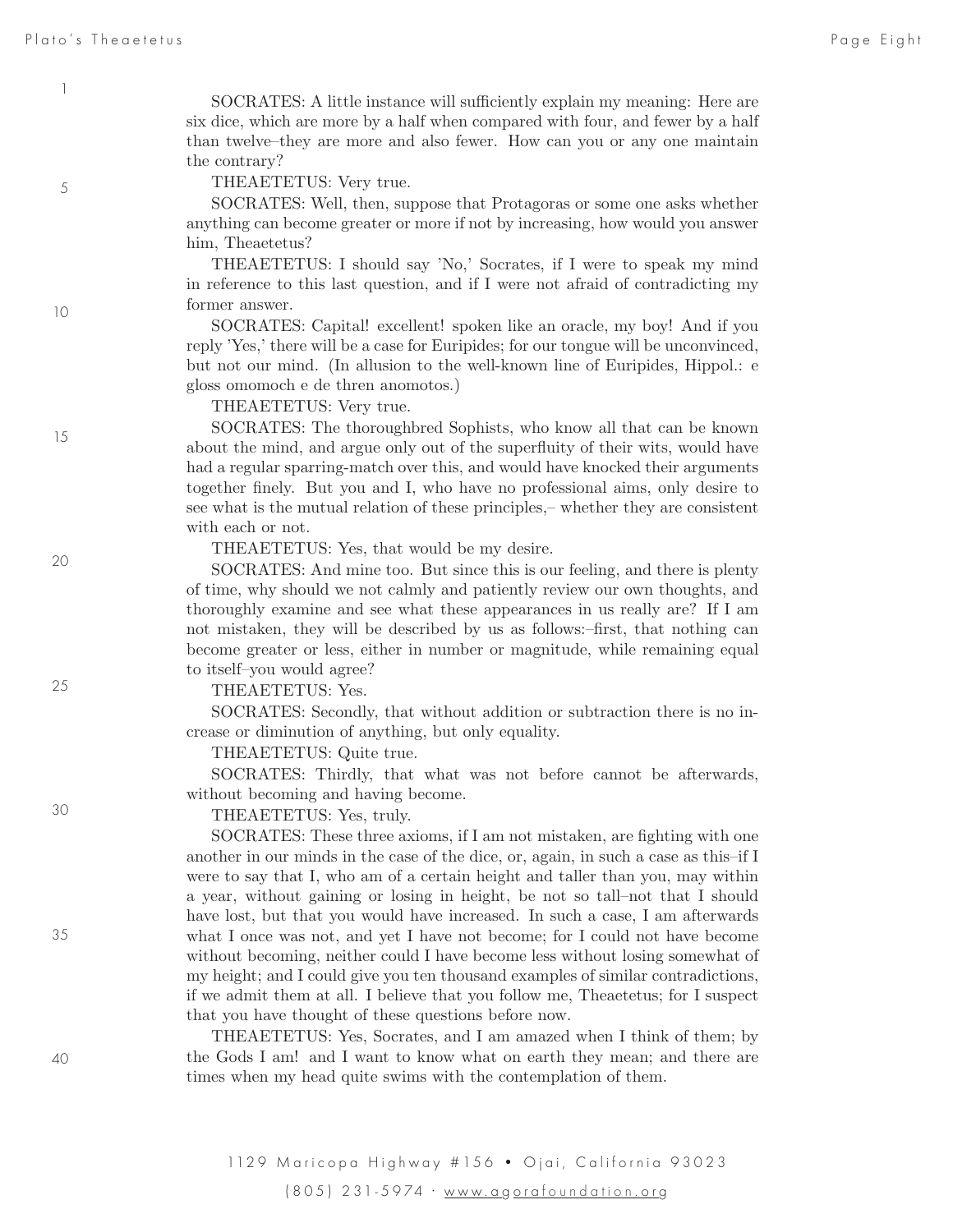5

10

15

20

25

30

35

SOCRATES: I see, my dear Theaetetus, that Theodorus had a true insight into your nature when he said that you were a philosopher, for wonder is the feeling of a philosopher, and philosophy begins in wonder. He was not a bad genealogist who said that Iris (the messenger of heaven) is the child of Thaumas (wonder). But do you begin to see what is the explanation of this perplexity on the hypothesis which we attribute to Protagoras?

THEAETETUS: Not as yet.

SOCRATES: Then you will be obliged to me if I help you to unearth the hidden 'truth' of a famous man or school.

THEAETETUS: To be sure, I shall be very much obliged.

SOCRATES: Take a look round, then, and see that none of the uninitiated are listening. Now by the uninitiated I mean the people who believe in nothing but what they can grasp in their hands, and who will not allow that action or generation or anything invisible can have real existence.

THEAETETUS: Yes, indeed, Socrates, they are very hard and impenetrable mortals.

SOCRATES: Yes, my boy, outer barbarians. Far more ingenious are the brethren whose mysteries I am about to reveal to you. Their first principle is, that all is motion, and upon this all the affections of which we were just now speaking are supposed to depend: there is nothing but motion, which has two forms, one active and the other passive, both in endless number; and out of the union and friction of them there is generated a progeny endless in number, having two forms, sense and the object of sense, which are ever breaking forth and coming to the birth at the same moment. The senses are variously named hearing, seeing, smelling; there is the sense of heat, cold, pleasure, pain, desire, fear, and many more which have names, as well as innumerable others which are without them; each has its kindred object,–each variety of colour has a corresponding variety of sight, and so with sound and hearing, and with the rest of the senses and the objects akin to them. Do you see, Theaetetus, the bearings of this tale on the preceding argument?

THEAETETUS: Indeed I do not.

SOCRATES: Then attend, and I will try to finish the story. The purport is that all these things are in motion, as I was saying, and that this motion is of two kinds, a slower and a quicker; and the slower elements have their motions in the same place and with reference to things near them, and so they beget; but what is begotten is swifter, for it is carried to fro, and moves from place to place. Apply this to sense:–When the eye and the appropriate object meet together and give birth to whiteness and the sensation connatural with it, which could not have been given by either of them going elsewhere, then, while the sight is flowing from the eye, whiteness proceeds from the object which combines in producing the colour; and so the eye is fulfilled with sight, and really sees, and becomes, not sight, but a seeing eye; and the object which combined to form the colour is fulfilled with whiteness, and becomes not whiteness but a white thing, whether wood or stone or whatever the object may be which happens to be coloured white. And this is true of all sensible objects, hard, warm, and the like, which are similarly to be regarded, as I was saying before, not as having any absolute existence, but as being all of them of whatever kind generated by motion in their intercourse with one another; for of the agent and patient, as existing in separation, no trustworthy conception, as they say, can be formed, for the agent has no existence until united with the patient, and the patient

1129 Maricopa Highway # 156 · Ojai, California 93023 (805) 231-5974 · www.a g ora foundation .or g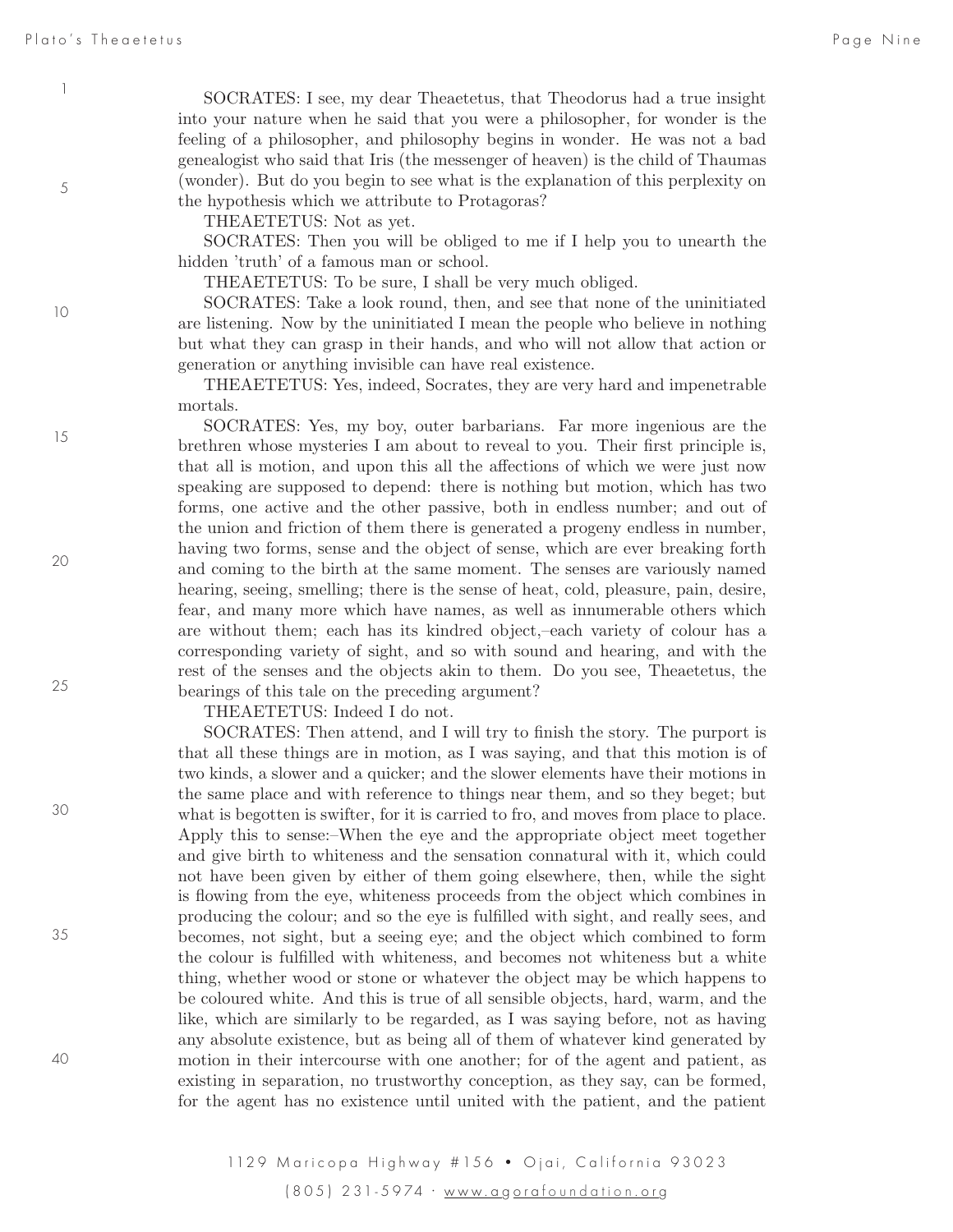5

10

15

20

25

30

35

has no existence until united with the agent; and that which by uniting with something becomes an agent, by meeting with some other thing is converted into a patient. And from all these considerations, as I said at first, there arises a general reflection, that there is no one self-existent thing, but everything is becoming and in relation; and being must be altogether abolished, although from habit and ignorance we are compelled even in this discussion to retain the use of the term. But great philosophers tell us that we are not to allow either the word 'something,' or 'belonging to something,' or 'to me,' or 'this,' or 'that,' or any other detaining name to be used, in the language of nature all things are being created and destroyed, coming into being and passing into new forms; nor can any name fix or detain them; he who attempts to fix them is easily refuted. And this should be the way of speaking, not only of particulars but of aggregates; such aggregates as are expressed in the word 'man,' or 'stone,' or any name of an animal or of a class. O Theaetetus, are not these speculations sweet as honey? And do you not like the taste of them in the mouth?

THEAETETUS: I do not know what to say, Socrates; for, indeed, I cannot make out whether you are giving your own opinion or only wanting to draw me out.

SOCRATES: You forget, my friend, that I neither know, nor profess to know, anything of these matters; you are the person who is in labour, I am the barren midwife; and this is why I soothe you, and offer you one good thing after another, that you may taste them. And I hope that I may at last help to bring your own opinion into the light of day: when this has been accomplished, then we will determine whether what you have brought forth is only a wind-egg or a real and genuine birth. Therefore, keep up your spirits, and answer like a man what you think.

THEAETETUS: Ask me.

SOCRATES: Then once more: Is it your opinion that nothing is but what becomes?–the good and the noble, as well as all the other things which we were just now mentioning?

THEAETETUS: When I hear you discoursing in this style, I think that there is a great deal in what you say, and I am very ready to assent.

SOCRATES: Let us not leave the argument unfinished, then; for there still remains to be considered an objection which may be raised about dreams and diseases, in particular about madness, and the various illusions of hearing and sight, or of other senses. For you know that in all these cases the esse-percipi theory appears to be unmistakably refuted, since in dreams and illusions we certainly have false perceptions; and far from saying that everything is which appears, we should rather say that nothing is which appears.

THEAETETUS: Very true, Socrates.

SOCRATES: But then, my boy, how can any one contend that knowledge is perception, or that to every man what appears is?

THEAETETUS: I am afraid to say, Socrates, that I have nothing to answer, because you rebuked me just now for making this excuse; but I certainly cannot undertake to argue that madmen or dreamers think truly, when they imagine, some of them that they are gods, and others that they can fly, and are flying in their sleep.

SOCRATES: Do you see another question which can be raised about these phenomena, notably about dreaming and waking?

THEAETETUS: What question?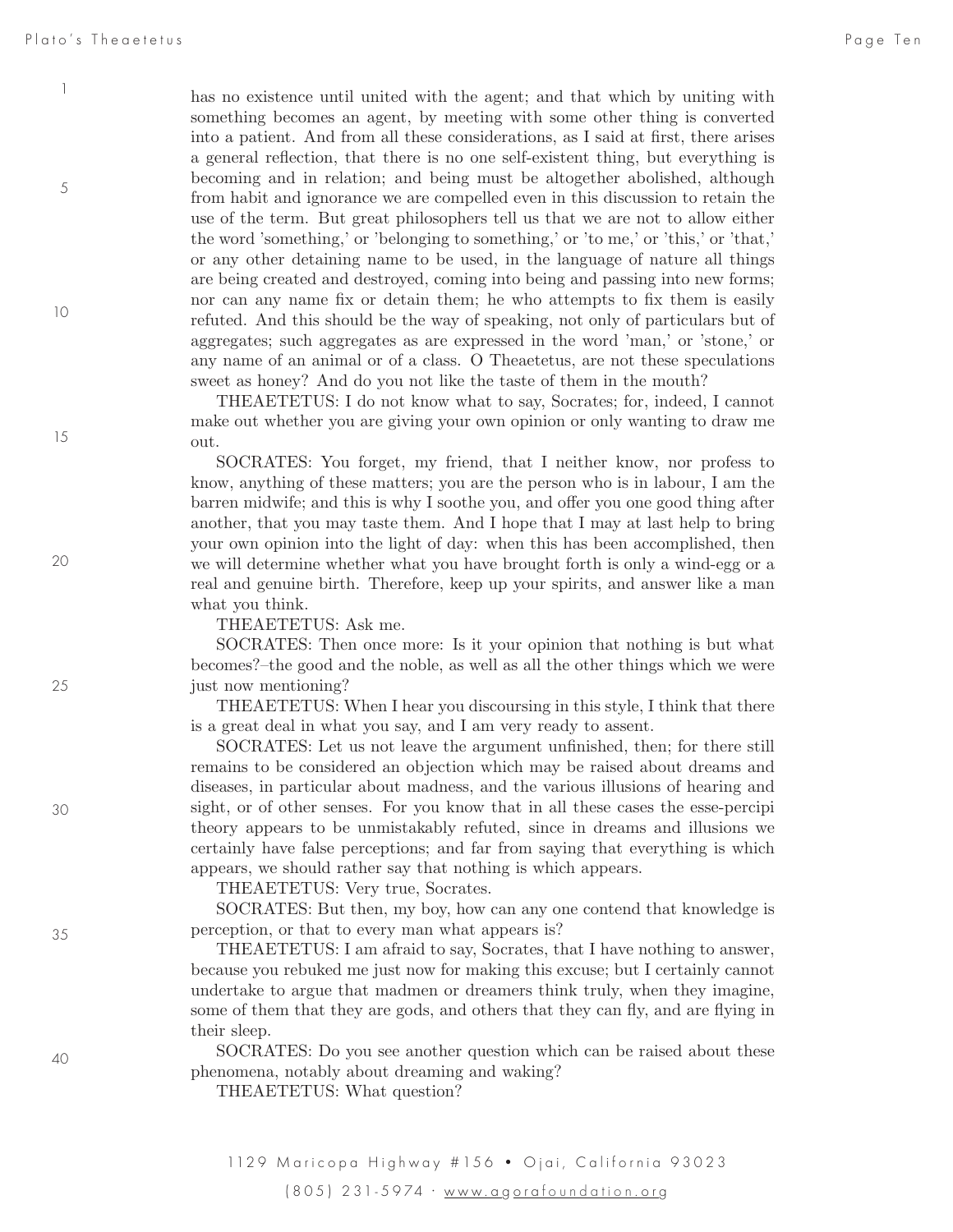5

10

15

20

25

30

35

SOCRATES: A question which I think that you must often have heard persons ask:–How can you determine whether at this moment we are sleeping, and all our thoughts are a dream; or whether we are awake, and talking to one another in the waking state?

THEAETETUS: Indeed, Socrates, I do not know how to prove the one any more than the other, for in both cases the facts precisely correspond;–and there is no difficulty in supposing that during all this discussion we have been talking to one another in a dream; and when in a dream we seem to be narrating dreams, the resemblance of the two states is quite astonishing.

SOCRATES: You see, then, that a doubt about the reality of sense is easily raised, since there may even be a doubt whether we are awake or in a dream. And as our time is equally divided between sleeping and waking, in either sphere of existence the soul contends that the thoughts which are present to our minds at the time are true; and during one half of our lives we affirm the truth of the one, and, during the other half, of the other; and are equally confident of both.

THEAETETUS: Most true.

SOCRATES: And may not the same be said of madness and other disorders? the difference is only that the times are not equal.

THEAETETUS: Certainly.

SOCRATES: And is truth or falsehood to be determined by duration of time?

THEAETETUS: That would be in many ways ridiculous.

SOCRATES: But can you certainly determine by any other means which of these opinions is true?

THEAETETUS: I do not think that I can.

SOCRATES: Listen, then, to a statement of the other side of the argument, which is made by the champions of appearance. They would say, as I imagine– Can that which is wholly other than something, have the same quality as that from which it differs? and observe, Theaetetus, that the word 'other' means not 'partially,' but 'wholly other.'

THEAETETUS: Certainly, putting the question as you do, that which is wholly other cannot either potentially or in any other way be the same.

SOCRATES: And must therefore be admitted to be unlike?

THEAETETUS: True.

SOCRATES: If, then, anything happens to become like or unlike itself or another, when it becomes like we call it the same–when unlike, other?

THEAETETUS: Certainly.

SOCRATES: Were we not saying that there are agents many and infinite, and patients many and infinite?

THEAETETUS: Yes.

SOCRATES: And also that different combinations will produce results which are not the same, but different?

THEAETETUS: Certainly.

SOCRATES: Let us take you and me, or anything as an example:–There is Socrates in health, and Socrates sick–Are they like or unlike?

THEAETETUS: You mean to compare Socrates in health as a whole, and Socrates in sickness as a whole?

SOCRATES: Exactly; that is my meaning.

THEAETETUS: I answer, they are unlike.

SOCRATES: And if unlike, they are other?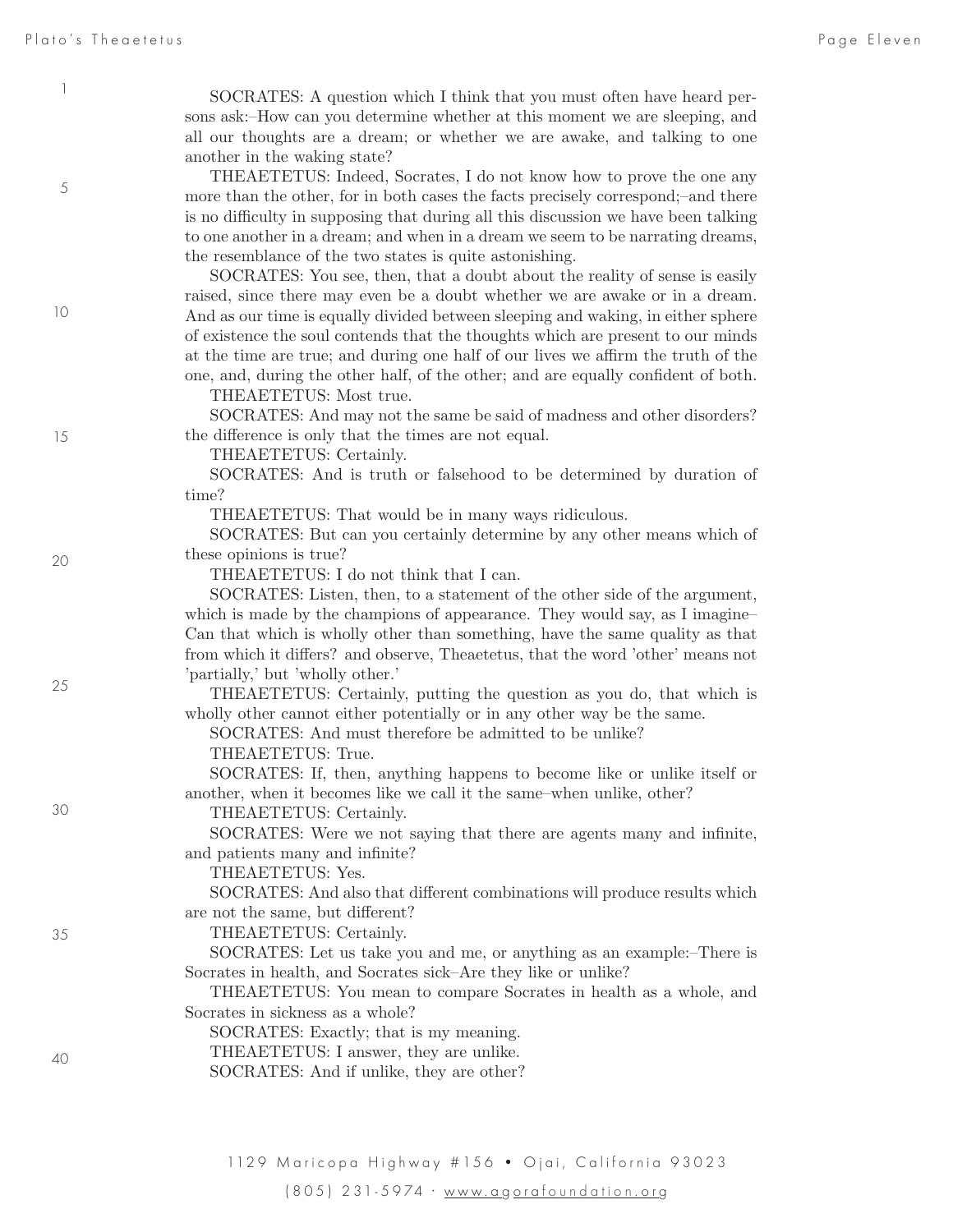5

10

15

20

25

30

35

40

 $3103$ THEAETETUS: Certainly. SOCRATES: And would you not say the same of Socrates sleeping and waking, or in any of the states which we were mentioning? THEAETETUS: I should. SOCRATES: All agents have a different patient in Socrates, accordingly as he is well or ill. THEAETETUS: Of course. SOCRATES: And I who am the patient, and that which is the agent, will produce something different in each of the two cases? THEAETETUS: Certainly. SOCRATES: The wine which I drink when I am in health, appears sweet and pleasant to me? THEAETETUS: True. SOCRATES: For, as has been already acknowledged, the patient and agent meet together and produce sweetness and a perception of sweetness, which are in simultaneous motion, and the perception which comes from the patient makes the tongue percipient, and the quality of sweetness which arises out of and is moving about the wine, makes the wine both to be and to appear sweet to the healthy tongue. THEAETETUS: Certainly; that has been already acknowledged. SOCRATES: But when I am sick, the wine really acts upon another and a different person? THEAETETUS: Yes. SOCRATES: The combination of the draught of wine, and the Socrates who is sick, produces quite another result; which is the sensation of bitterness in the tongue, and the motion and creation of bitterness in and about the wine, which becomes not bitterness but something bitter; as I myself become not perception but percipient? THEAETETUS: True. SOCRATES: There is no other object of which I shall ever have the same perception, for another object would give another perception, and would make the percipient other and different; nor can that object which affects me, meeting another subject, produce the same, or become similar, for that too would produce another result from another subject, and become different. THEAETETUS: True. SOCRATES: Neither can I by myself, have this sensation, nor the object by itself, this quality. THEAETETUS: Certainly not. SOCRATES: When I perceive I must become percipient of something–there can be no such thing as perceiving and perceiving nothing; the object, whether it become sweet, bitter, or of any other quality, must have relation to a percipient; nothing can become sweet which is sweet to no one. THEAETETUS: Certainly not. SOCRATES: Then the inference is, that we (the agent and patient) are or become in relation to one another; there is a law which binds us one to the other, but not to any other existence, nor each of us to himself; and therefore we can only be bound to one another; so that whether a person says that a

> 1129 Maricopa Highway # 156 · Ojai, California 93023 (805) 231-5974 · www.a g ora foundation .or g

thing is or becomes, he must say that it is or becomes to or of or in relation to something else; but he must not say or allow any one else to say that anything

is or becomes absolutely:–such is our conclusion.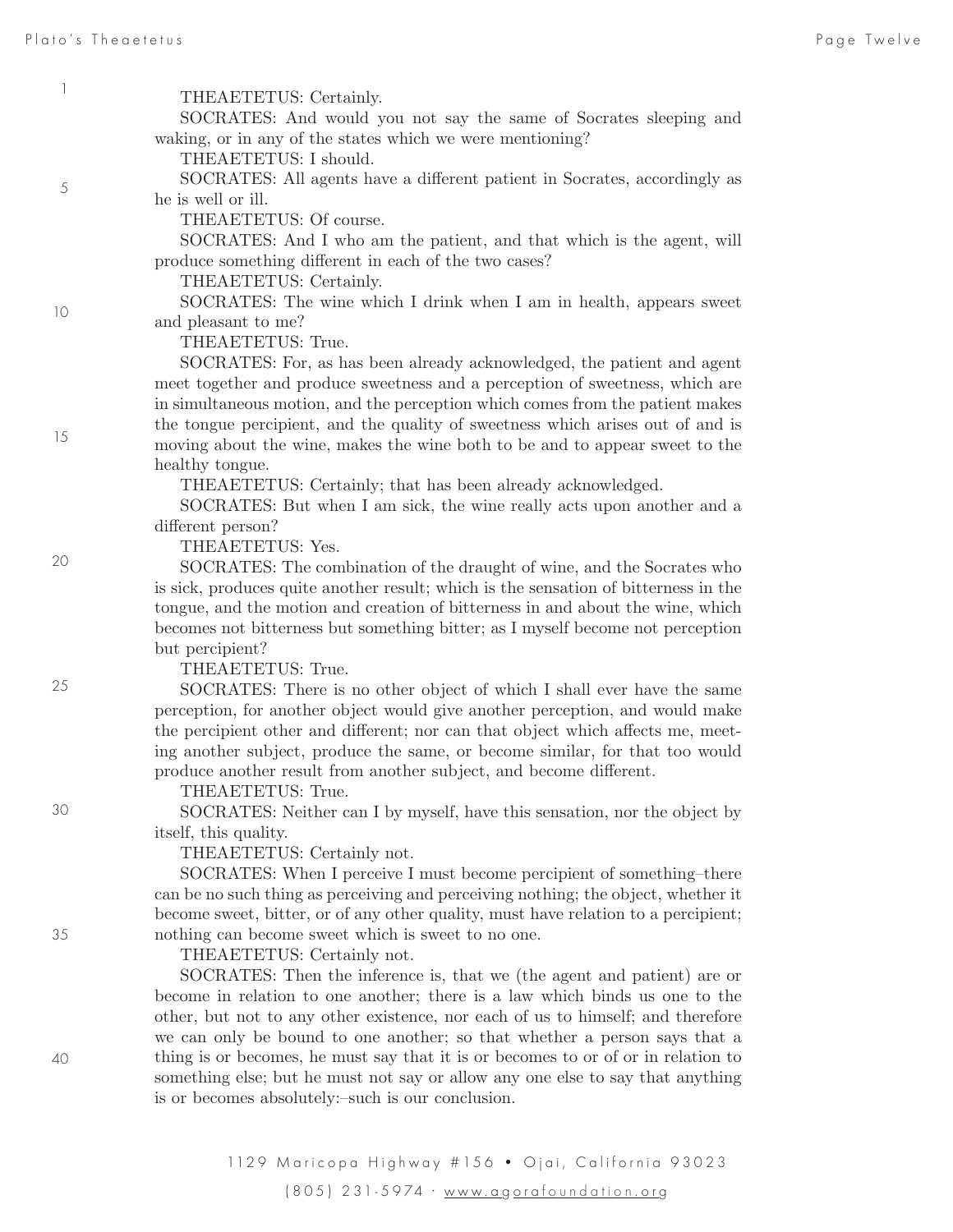5

10

THEAETETUS: Very true, Socrates.

SOCRATES: Then, if that which acts upon me has relation to me and to no other, I and no other am the percipient of it?

THEAETETUS: Of course.

SOCRATES: Then my perception is true to me, being inseparable from my own being; and, as Protagoras says, to myself I am judge of what is and what is not to me.

THEAETETUS: I suppose so.

SOCRATES: How then, if I never err, and if my mind never trips in the conception of being or becoming, can I fail of knowing that which I perceive?

THEAETETUS: You cannot.

SOCRATES: Then you were quite right in affirming that knowledge is only perception; and the meaning turns out to be the same, whether with Homer and Heracleitus, and all that company, you say that all is motion and flux, or with the great sage Protagoras, that man is the measure of all things; or with Theaetetus, that, given these premises, perception is knowledge. Am I not right, Theaetetus, and is not this your new-born child, of which I have delivered you? What say you?

THEAETETUS: I cannot but agree, Socrates.

SOCRATES: Then this is the child, however he may turn out, which you and I have with difficulty brought into the world. And now that he is born, we must run round the hearth with him, and see whether he is worth rearing, or is only a wind-egg and a sham. Is he to be reared in any case, and not exposed? or will you bear to see him rejected, and not get into a passion if I take away your first-born?

THEODORUS: Theaetetus will not be angry, for he is very good-natured. But tell me, Socrates, in heaven's name, is this, after all, not the truth?

SOCRATES: You, Theodorus, are a lover of theories, and now you innocently fancy that I am a bag full of them, and can easily pull one out which will overthrow its predecessor. But you do not see that in reality none of these theories come from me; they all come from him who talks with me. I only know just enough to extract them from the wisdom of another, and to receive them in a spirit of fairness. And now I shall say nothing myself, but shall endeavour to elicit something from our young friend.

THEODORUS: Do as you say, Socrates; you are quite right.

SOCRATES: Shall I tell you, Theodorus, what amazes me in your acquaintance Protagoras?

THEODORUS: What is it?

SOCRATES: I am charmed with his doctrine, that what appears is to each one, but I wonder that he did not begin his book on Truth with a declaration that a pig or a dog-faced baboon, or some other yet stranger monster which has sensation, is the measure of all things; then he might have shown a magnificent contempt for our opinion of him by informing us at the outset that while we were reverencing him like a God for his wisdom he was no better than a tadpole, not to speak of his fellow-men–would not this have produced an overpowering effect? For if truth is only sensation, and no man can discern another's feelings better than he, or has any superior right to determine whether his opinion is true or false, but each, as we have several times repeated, is to himself the sole judge, and everything that he judges is true and right, why, my friend, should Protagoras be preferred to the place of wisdom and instruction, and deserve to

15

25

20

30

35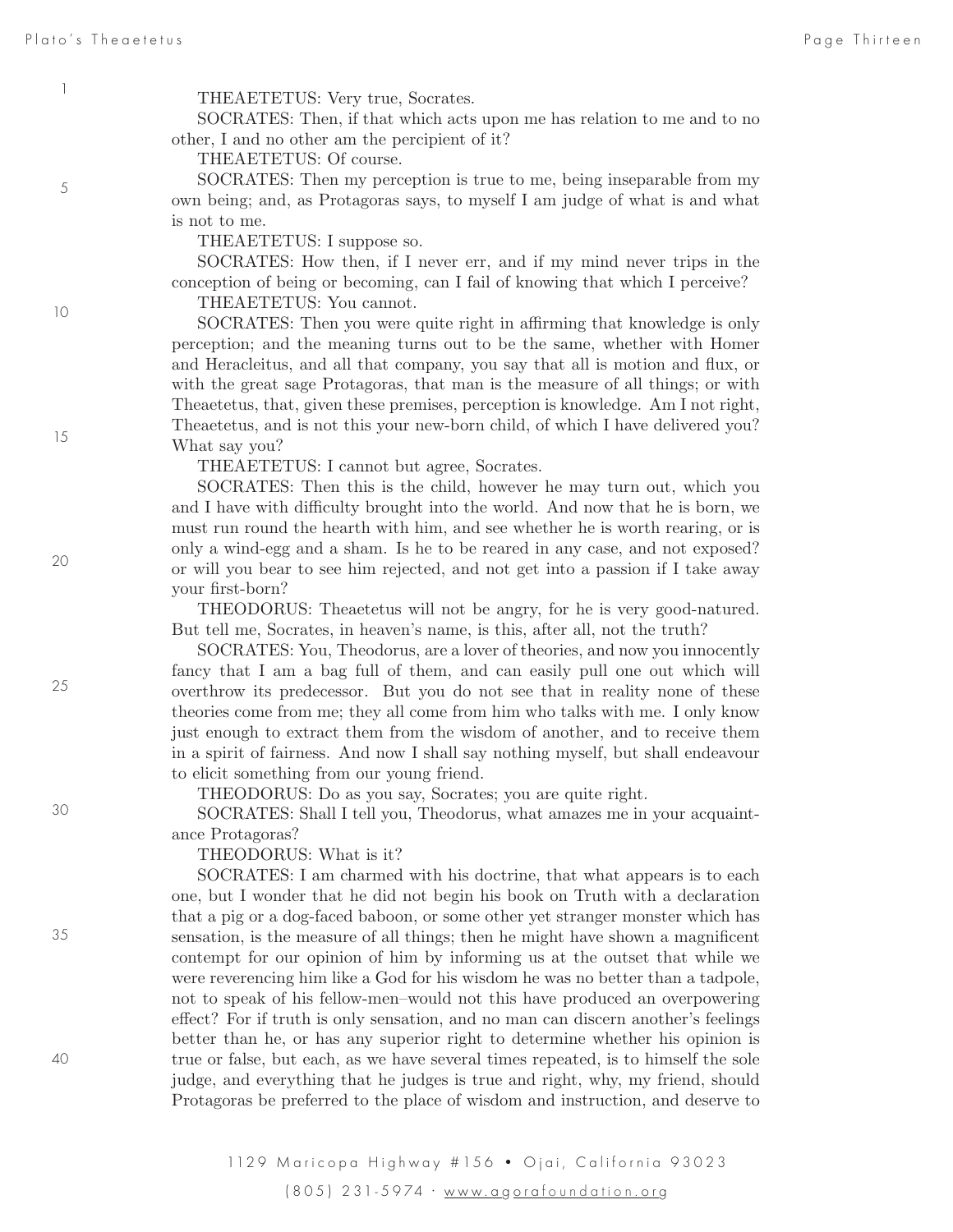5

10

15

20

25

30

35

be well paid, and we poor ignoramuses have to go to him, if each one is the measure of his own wisdom? Must he not be talking 'ad captandum' in all this? I say nothing of the ridiculous predicament in which my own midwifery and the whole art of dialectic is placed; for the attempt to supervise or refute the notions or opinions of others would be a tedious and enormous piece of folly, if to each man his own are right; and this must be the case if Protagoras' Truth is the real truth, and the philosopher is not merely amusing himself by giving oracles out of the shrine of his book.

THEODORUS: He was a friend of mine, Socrates, as you were saying, and therefore I cannot have him refuted by my lips, nor can I oppose you when I agree with you; please, then, to take Theaetetus again; he seemed to answer very nicely.

SOCRATES: If you were to go into a Lacedaemonian palestra, Theodorus, would you have a right to look on at the naked wrestlers, some of them making a poor figure, if you did not strip and give them an opportunity of judging of your own person?

THEODORUS: Why not, Socrates, if they would allow me, as I think you will, in consideration of my age and stiffness; let some more supple youth try a fall with you, and do not drag me into the gymnasium.

SOCRATES: Your will is my will, Theodorus, as the proverbial philosophers say, and therefore I will return to the sage Theaetetus: Tell me, Theaetetus, in reference to what I was saying, are you not lost in wonder, like myself, when you find that all of a sudden you are raised to the level of the wisest of men, or indeed of the gods?–for you would assume the measure of Protagoras to apply to the gods as well as men?

THEAETETUS: Certainly I should, and I confess to you that I am lost in wonder. At first hearing, I was quite satisfied with the doctrine, that whatever appears is to each one, but now the face of things has changed.

SOCRATES: Why, my dear boy, you are young, and therefore your ear is quickly caught and your mind influenced by popular arguments. Protagoras, or some one speaking on his behalf, will doubtless say in reply,–Good people, young and old, you meet and harangue, and bring in the gods, whose existence or non-existence I banish from writing and speech, or you talk about the reason of man being degraded to the level of the brutes, which is a telling argument with the multitude, but not one word of proof or demonstration do you offer. All is probability with you, and yet surely you and Theodorus had better reflect whether you are disposed to admit of probability and figures of speech in matters of such importance. He or any other mathematician who argued from probabilities and likelihoods in geometry, would not be worth an ace.

THEAETETUS: But neither you nor we, Socrates, would be satisfied with such arguments.

SOCRATES: Then you and Theodorus mean to say that we must look at the matter in some other way?

THEAETETUS: Yes, in quite another way.

SOCRATES: And the way will be to ask whether perception is or is not the same as knowledge; for this was the real point of our argument, and with a view to this we raised (did we not?) those many strange questions.

THEAETETUS: Certainly.

SOCRATES: Shall we say that we know every thing which we see and hear? for example, shall we say that not having learned, we do not hear the language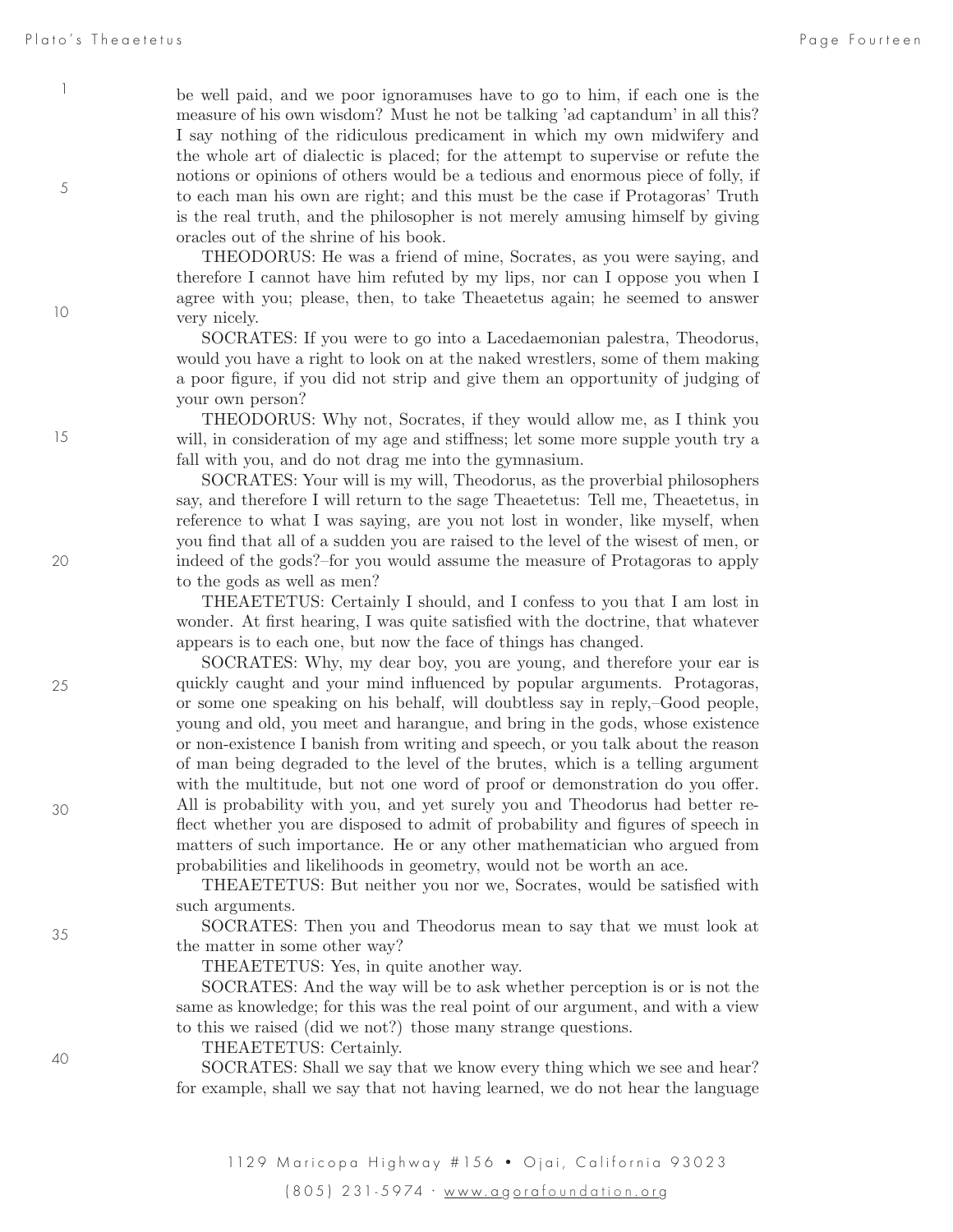5

10

15

20

25

30

35

of foreigners when they speak to us? or shall we say that we not only hear, but know what they are saying? Or again, if we see letters which we do not understand, shall we say that we do not see them? or shall we aver that, seeing them, we must know them?

THEAETETUS: We shall say, Socrates, that we know what we actually see and hear of them–that is to say, we see and know the figure and colour of the letters, and we hear and know the elevation or depression of the sound of them; but we do not perceive by sight and hearing, or know, that which grammarians and interpreters teach about them.

SOCRATES: Capital, Theaetetus; and about this there shall be no dispute, because I want you to grow; but there is another difficulty coming, which you will also have to repulse.

THEAETETUS: What is it?

SOCRATES: Some one will say, Can a man who has ever known anything, and still has and preserves a memory of that which he knows, not know that which he remembers at the time when he remembers? I have, I fear, a tedious way of putting a simple question, which is only, whether a man who has learned, and remembers, can fail to know?

THEAETETUS: Impossible, Socrates; the supposition is monstrous.

SOCRATES: Am I talking nonsense, then? Think: is not seeing perceiving, and is not sight perception?

THEAETETUS: True.

SOCRATES: And if our recent definition holds, every man knows that which he has seen?

THEAETETUS: Yes.

SOCRATES: And you would admit that there is such a thing as memory? THEAETETUS: Yes.

SOCRATES: And is memory of something or of nothing?

THEAETETUS: Of something, surely.

SOCRATES: Of things learned and perceived, that is?

THEAETETUS: Certainly.

SOCRATES: Often a man remembers that which he has seen? THEAETETUS: True.

SOCRATES: And if he closed his eyes, would he forget?

THEAETETUS: Who, Socrates, would dare to say so?

SOCRATES: But we must say so, if the previous argument is to be maintained.

THEAETETUS: What do you mean? I am not quite sure that I understand you, though I have a strong suspicion that you are right.

SOCRATES: As thus: he who sees knows, as we say, that which he sees; for perception and sight and knowledge are admitted to be the same.

THEAETETUS: Certainly.

SOCRATES: But he who saw, and has knowledge of that which he saw, remembers, when he closes his eyes, that which he no longer sees.

THEAETETUS: True.

SOCRATES: And seeing is knowing, and therefore not-seeing is notknowing?

THEAETETUS: Very true.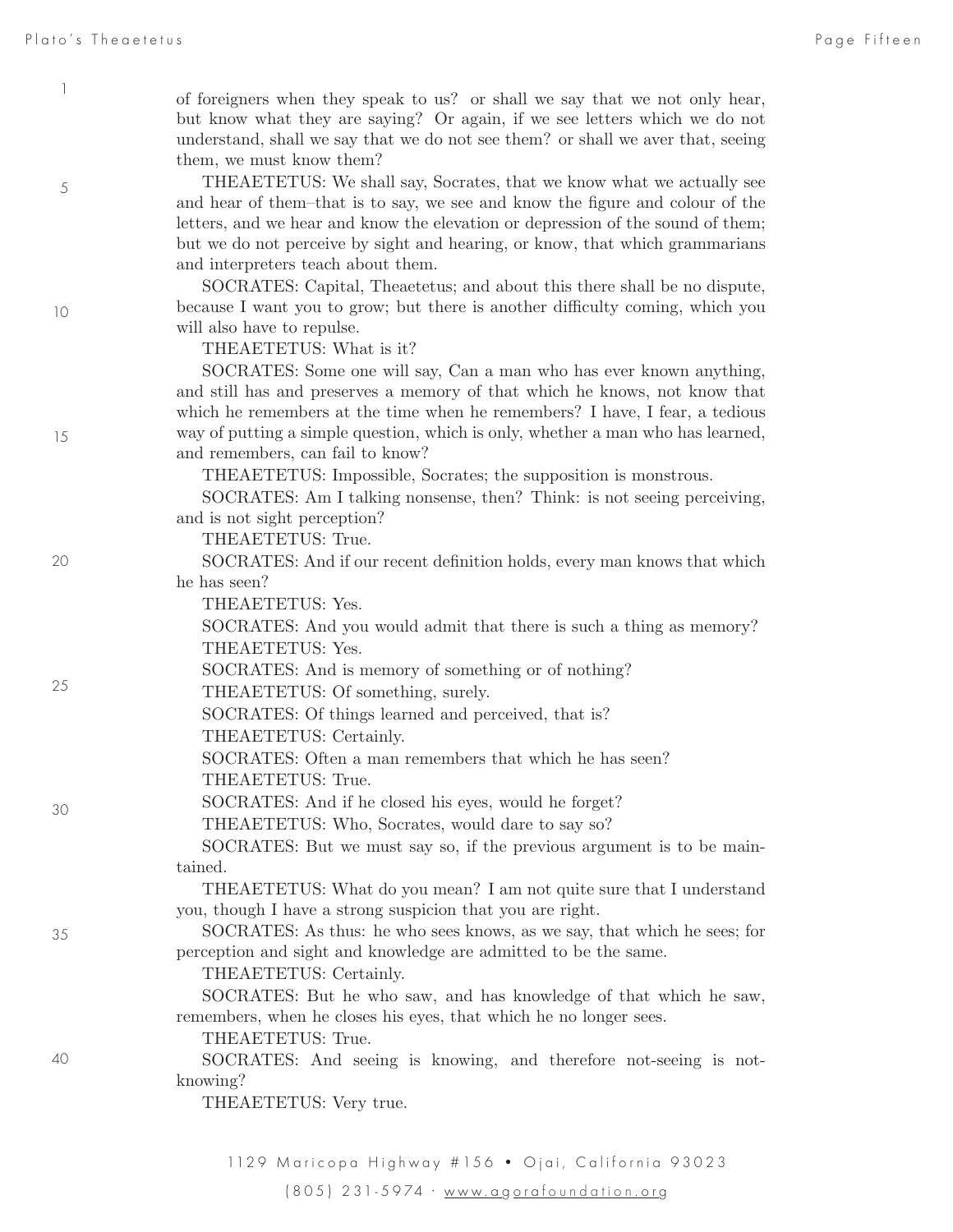| 1<br>SOCRATES: Then the inference is, that a man may have attained the know-<br>ledge of something, which he may remember and yet not know, because he does<br>not see; and this has been affirmed by us to be a monstrous supposition.<br>THEAETETUS: Most true.<br>SOCRATES: Thus, then, the assertion that knowledge and perception are<br>$\sqrt{5}$<br>one, involves a manifest impossibility?<br>THEAETETUS: Yes.<br>SOCRATES: Then they must be distinguished?<br>THEAETETUS: I suppose that they must.<br>SOCRATES: Once more we shall have to begin, and ask 'What is know-<br>ledge?' and yet, Theaetetus, what are we going to do?<br>10<br>THEAETETUS: About what?<br>SOCRATES: Like a good-for-nothing cock, without having won the victory,<br>we walk away from the argument and crow.<br>THEAETETUS: How do you mean?<br>SOCRATES: After the manner of disputers (Lys.; Phaedo; Republic), we<br>were satisfied with mere verbal consistency, and were well pleased if in this way<br>15<br>we could gain an advantage. Although professing not to be mere Eristics, but<br>philosophers, I suspect that we have unconsciously fallen into the error of that<br>ingenious class of persons.<br>THEAETETUS: I do not as yet understand you.<br>SOCRATES: Then I will try to explain myself: just now we asked the ques-<br>tion, whether a man who had learned and remembered could fail to know, and<br>20<br>we showed that a person who had seen might remember when he had his eyes<br>shut and could not see, and then he would at the same time remember and not<br>know. But this was an impossibility. And so the Protagorean fable came to<br>nought, and yours also, who maintained that knowledge is the same as percep-<br>tion.<br>THEAETETUS: True.<br>25<br>SOCRATES: And yet, my friend, I rather suspect that the result would have<br>been different if Protagoras, who was the father of the first of the two brats,<br>had been alive; he would have had a great deal to say on their behalf. But he<br>is dead, and we insult over his orphan child; and even the guardians whom he<br>left, and of whom our friend Theodorus is one, are unwilling to give any help,<br>and therefore I suppose that I must take up his cause myself, and see justice<br>30<br>done?<br>THEODORUS: Not I, Socrates, but rather Callias, the son of Hipponicus,<br>is guardian of his orphans. I was too soon diverted from the abstractions of<br>dialectic to geometry. Nevertheless, I shall be grateful to you if you assist him.<br>SOCRATES: Very good, Theodorus; you shall see how I will come to the<br>rescue. If a person does not attend to the meaning of terms as they are com-<br>35<br>monly used in argument, he may be involved even in greater paradoxes than<br>these. Shall I explain this matter to you or to Theaetetus? |  |
|---------------------------------------------------------------------------------------------------------------------------------------------------------------------------------------------------------------------------------------------------------------------------------------------------------------------------------------------------------------------------------------------------------------------------------------------------------------------------------------------------------------------------------------------------------------------------------------------------------------------------------------------------------------------------------------------------------------------------------------------------------------------------------------------------------------------------------------------------------------------------------------------------------------------------------------------------------------------------------------------------------------------------------------------------------------------------------------------------------------------------------------------------------------------------------------------------------------------------------------------------------------------------------------------------------------------------------------------------------------------------------------------------------------------------------------------------------------------------------------------------------------------------------------------------------------------------------------------------------------------------------------------------------------------------------------------------------------------------------------------------------------------------------------------------------------------------------------------------------------------------------------------------------------------------------------------------------------------------------------------------------------------------------------------------------------------------------------------------------------------------------------------------------------------------------------------------------------------------------------------------------------------------------------------------------------------------------------------------------------------------------------------------------------------------------------------------------------------------------------------------------------------------------------------------------------------------------------------------------------------------------------------------------------------------------------------------------------------------------------------------------------------------------------------------------------------------------------------------------------------|--|
|                                                                                                                                                                                                                                                                                                                                                                                                                                                                                                                                                                                                                                                                                                                                                                                                                                                                                                                                                                                                                                                                                                                                                                                                                                                                                                                                                                                                                                                                                                                                                                                                                                                                                                                                                                                                                                                                                                                                                                                                                                                                                                                                                                                                                                                                                                                                                                                                                                                                                                                                                                                                                                                                                                                                                                                                                                                                     |  |
|                                                                                                                                                                                                                                                                                                                                                                                                                                                                                                                                                                                                                                                                                                                                                                                                                                                                                                                                                                                                                                                                                                                                                                                                                                                                                                                                                                                                                                                                                                                                                                                                                                                                                                                                                                                                                                                                                                                                                                                                                                                                                                                                                                                                                                                                                                                                                                                                                                                                                                                                                                                                                                                                                                                                                                                                                                                                     |  |
|                                                                                                                                                                                                                                                                                                                                                                                                                                                                                                                                                                                                                                                                                                                                                                                                                                                                                                                                                                                                                                                                                                                                                                                                                                                                                                                                                                                                                                                                                                                                                                                                                                                                                                                                                                                                                                                                                                                                                                                                                                                                                                                                                                                                                                                                                                                                                                                                                                                                                                                                                                                                                                                                                                                                                                                                                                                                     |  |
|                                                                                                                                                                                                                                                                                                                                                                                                                                                                                                                                                                                                                                                                                                                                                                                                                                                                                                                                                                                                                                                                                                                                                                                                                                                                                                                                                                                                                                                                                                                                                                                                                                                                                                                                                                                                                                                                                                                                                                                                                                                                                                                                                                                                                                                                                                                                                                                                                                                                                                                                                                                                                                                                                                                                                                                                                                                                     |  |
|                                                                                                                                                                                                                                                                                                                                                                                                                                                                                                                                                                                                                                                                                                                                                                                                                                                                                                                                                                                                                                                                                                                                                                                                                                                                                                                                                                                                                                                                                                                                                                                                                                                                                                                                                                                                                                                                                                                                                                                                                                                                                                                                                                                                                                                                                                                                                                                                                                                                                                                                                                                                                                                                                                                                                                                                                                                                     |  |
|                                                                                                                                                                                                                                                                                                                                                                                                                                                                                                                                                                                                                                                                                                                                                                                                                                                                                                                                                                                                                                                                                                                                                                                                                                                                                                                                                                                                                                                                                                                                                                                                                                                                                                                                                                                                                                                                                                                                                                                                                                                                                                                                                                                                                                                                                                                                                                                                                                                                                                                                                                                                                                                                                                                                                                                                                                                                     |  |
|                                                                                                                                                                                                                                                                                                                                                                                                                                                                                                                                                                                                                                                                                                                                                                                                                                                                                                                                                                                                                                                                                                                                                                                                                                                                                                                                                                                                                                                                                                                                                                                                                                                                                                                                                                                                                                                                                                                                                                                                                                                                                                                                                                                                                                                                                                                                                                                                                                                                                                                                                                                                                                                                                                                                                                                                                                                                     |  |
|                                                                                                                                                                                                                                                                                                                                                                                                                                                                                                                                                                                                                                                                                                                                                                                                                                                                                                                                                                                                                                                                                                                                                                                                                                                                                                                                                                                                                                                                                                                                                                                                                                                                                                                                                                                                                                                                                                                                                                                                                                                                                                                                                                                                                                                                                                                                                                                                                                                                                                                                                                                                                                                                                                                                                                                                                                                                     |  |
|                                                                                                                                                                                                                                                                                                                                                                                                                                                                                                                                                                                                                                                                                                                                                                                                                                                                                                                                                                                                                                                                                                                                                                                                                                                                                                                                                                                                                                                                                                                                                                                                                                                                                                                                                                                                                                                                                                                                                                                                                                                                                                                                                                                                                                                                                                                                                                                                                                                                                                                                                                                                                                                                                                                                                                                                                                                                     |  |
|                                                                                                                                                                                                                                                                                                                                                                                                                                                                                                                                                                                                                                                                                                                                                                                                                                                                                                                                                                                                                                                                                                                                                                                                                                                                                                                                                                                                                                                                                                                                                                                                                                                                                                                                                                                                                                                                                                                                                                                                                                                                                                                                                                                                                                                                                                                                                                                                                                                                                                                                                                                                                                                                                                                                                                                                                                                                     |  |
|                                                                                                                                                                                                                                                                                                                                                                                                                                                                                                                                                                                                                                                                                                                                                                                                                                                                                                                                                                                                                                                                                                                                                                                                                                                                                                                                                                                                                                                                                                                                                                                                                                                                                                                                                                                                                                                                                                                                                                                                                                                                                                                                                                                                                                                                                                                                                                                                                                                                                                                                                                                                                                                                                                                                                                                                                                                                     |  |
|                                                                                                                                                                                                                                                                                                                                                                                                                                                                                                                                                                                                                                                                                                                                                                                                                                                                                                                                                                                                                                                                                                                                                                                                                                                                                                                                                                                                                                                                                                                                                                                                                                                                                                                                                                                                                                                                                                                                                                                                                                                                                                                                                                                                                                                                                                                                                                                                                                                                                                                                                                                                                                                                                                                                                                                                                                                                     |  |
|                                                                                                                                                                                                                                                                                                                                                                                                                                                                                                                                                                                                                                                                                                                                                                                                                                                                                                                                                                                                                                                                                                                                                                                                                                                                                                                                                                                                                                                                                                                                                                                                                                                                                                                                                                                                                                                                                                                                                                                                                                                                                                                                                                                                                                                                                                                                                                                                                                                                                                                                                                                                                                                                                                                                                                                                                                                                     |  |
|                                                                                                                                                                                                                                                                                                                                                                                                                                                                                                                                                                                                                                                                                                                                                                                                                                                                                                                                                                                                                                                                                                                                                                                                                                                                                                                                                                                                                                                                                                                                                                                                                                                                                                                                                                                                                                                                                                                                                                                                                                                                                                                                                                                                                                                                                                                                                                                                                                                                                                                                                                                                                                                                                                                                                                                                                                                                     |  |
|                                                                                                                                                                                                                                                                                                                                                                                                                                                                                                                                                                                                                                                                                                                                                                                                                                                                                                                                                                                                                                                                                                                                                                                                                                                                                                                                                                                                                                                                                                                                                                                                                                                                                                                                                                                                                                                                                                                                                                                                                                                                                                                                                                                                                                                                                                                                                                                                                                                                                                                                                                                                                                                                                                                                                                                                                                                                     |  |
|                                                                                                                                                                                                                                                                                                                                                                                                                                                                                                                                                                                                                                                                                                                                                                                                                                                                                                                                                                                                                                                                                                                                                                                                                                                                                                                                                                                                                                                                                                                                                                                                                                                                                                                                                                                                                                                                                                                                                                                                                                                                                                                                                                                                                                                                                                                                                                                                                                                                                                                                                                                                                                                                                                                                                                                                                                                                     |  |
|                                                                                                                                                                                                                                                                                                                                                                                                                                                                                                                                                                                                                                                                                                                                                                                                                                                                                                                                                                                                                                                                                                                                                                                                                                                                                                                                                                                                                                                                                                                                                                                                                                                                                                                                                                                                                                                                                                                                                                                                                                                                                                                                                                                                                                                                                                                                                                                                                                                                                                                                                                                                                                                                                                                                                                                                                                                                     |  |
| THEODORUS: To both of us, and let the younger answer; he will incur less<br>disgrace if he is discomfited.                                                                                                                                                                                                                                                                                                                                                                                                                                                                                                                                                                                                                                                                                                                                                                                                                                                                                                                                                                                                                                                                                                                                                                                                                                                                                                                                                                                                                                                                                                                                                                                                                                                                                                                                                                                                                                                                                                                                                                                                                                                                                                                                                                                                                                                                                                                                                                                                                                                                                                                                                                                                                                                                                                                                                          |  |
| SOCRATES: Then now let me ask the awful question, which is this:-Can a<br>man know and also not know that which he knows?<br>40<br>THEODORUS: How shall we answer, Theaetetus?                                                                                                                                                                                                                                                                                                                                                                                                                                                                                                                                                                                                                                                                                                                                                                                                                                                                                                                                                                                                                                                                                                                                                                                                                                                                                                                                                                                                                                                                                                                                                                                                                                                                                                                                                                                                                                                                                                                                                                                                                                                                                                                                                                                                                                                                                                                                                                                                                                                                                                                                                                                                                                                                                      |  |
| THEAETETUS: He cannot, I should say.                                                                                                                                                                                                                                                                                                                                                                                                                                                                                                                                                                                                                                                                                                                                                                                                                                                                                                                                                                                                                                                                                                                                                                                                                                                                                                                                                                                                                                                                                                                                                                                                                                                                                                                                                                                                                                                                                                                                                                                                                                                                                                                                                                                                                                                                                                                                                                                                                                                                                                                                                                                                                                                                                                                                                                                                                                |  |

(805) 231-5974 · www.a g ora foundation .or g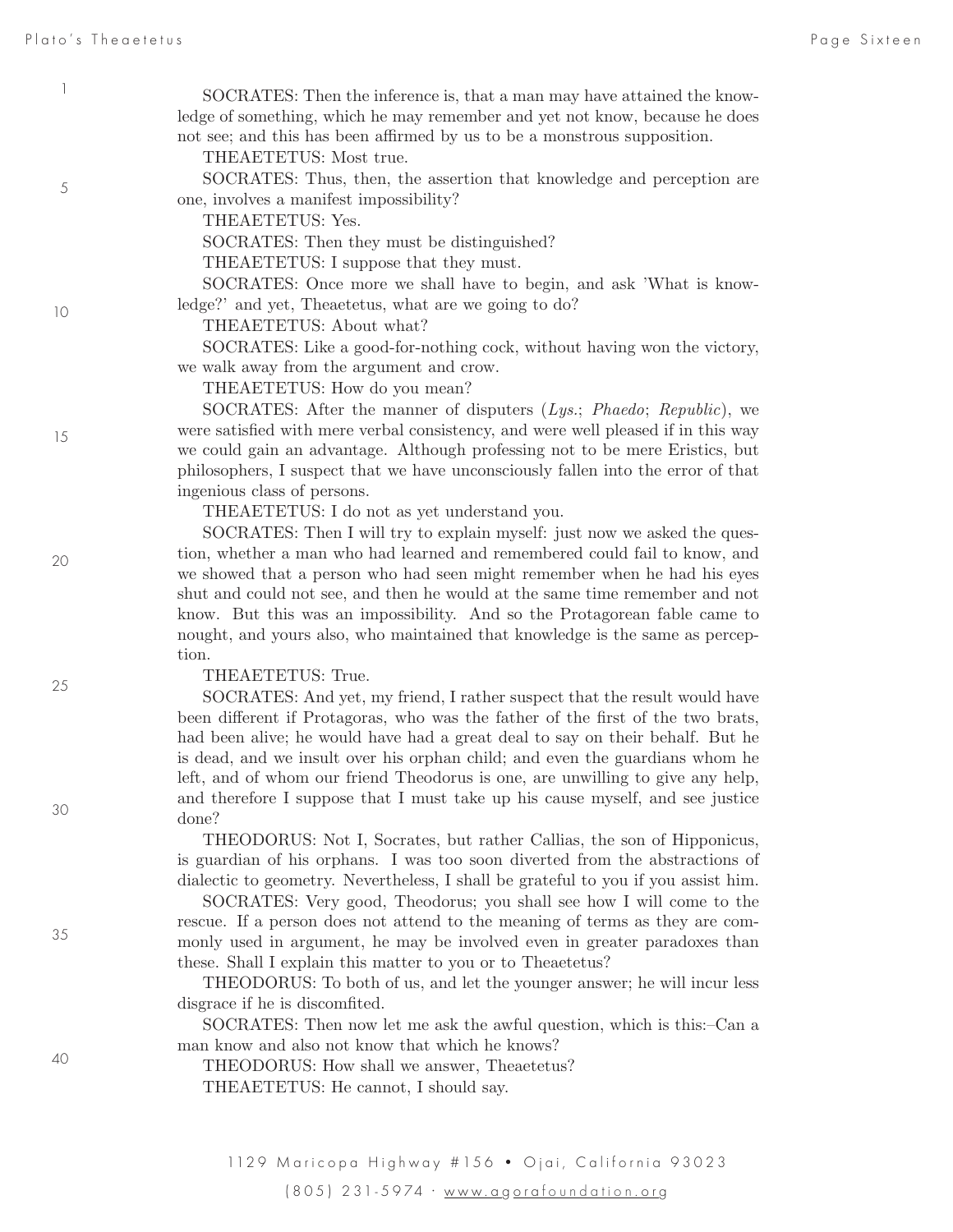SOCRATES: He can, if you maintain that seeing is knowing. When you are imprisoned in a well, as the saying is, and the self-assured adversary closes one of your eyes with his hand, and asks whether you can see his cloak with the eye which he has closed, how will you answer the inevitable man?

THEAETETUS: I should answer, 'Not with that eye but with the other.'

SOCRATES: Then you see and do not see the same thing at the same time. THEAETETUS: Yes, in a certain sense.

SOCRATES: None of that, he will reply; I do not ask or bid you answer in what sense you know, but only whether you know that which you do not know. You have been proved to see that which you do not see; and you have already admitted that seeing is knowing, and that not-seeing is not-knowing: I leave you to draw the inference.

THEAETETUS: Yes; the inference is the contradictory of my assertion.

SOCRATES: Yes, my marvel, and there might have been yet worse things in store for you, if an opponent had gone on to ask whether you can have a sharp and also a dull knowledge, and whether you can know near, but not at a distance, or know the same thing with more or less intensity, and so on without end. Such questions might have been put to you by a light-armed mercenary, who argued for pay. He would have lain in wait for you, and when you took up the position, that sense is knowledge, he would have made an assault upon hearing, smelling, and the other senses;-he would have shown you no mercy; and while you were lost in envy and admiration of his wisdom, he would have got you into his net, out of which you would not have escaped until you had come to an understanding about the sum to be paid for your release. Well, you ask, and how will Protagoras reinforce his position? Shall I answer for him?

THEAETETUS: By all means.

SOCRATES: He will repeat all those things which we have been urging on his behalf, and then he will close with us in disdain, and say:–The worthy Socrates asked a little boy, whether the same man could remember and not know the same thing, and the boy said No, because he was frightened, and could not see what was coming, and then Socrates made fun of poor me. The truth is, O slatternly Socrates, that when you ask questions about any assertion of mine, and the person asked is found tripping, if he has answered as I should have answered, then I am refuted, but if he answers something else, then he is refuted and not I. For do you really suppose that any one would admit the memory which a man has of an impression which has passed away to be the same with that which he experienced at the time? Assuredly not. Or would he hesitate to acknowledge that the same man may know and not know the same thing? Or, if he is afraid of making this admission, would he ever grant that one who has become unlike is the same as before he became unlike? Or would he admit that a man is one at all, and not rather many and infinite as the changes which take place in him? I speak by the card in order to avoid entanglements of words. But, O my good sir, he will say, come to the argument in a more generous spirit; and either show, if you can, that our sensations are not relative and individual, or, if you admit them to be so, prove that this does not involve the consequence that the appearance becomes, or, if you will have the word, is, to the individual only. As to your talk about pigs and baboons, you are yourself behaving like a pig, and you teach your hearers to make sport of my writings in the same ignorant manner; but this is not to your credit. For I declare that the truth is as I have written, and that each of us is a measure of existence and

1129 Maricopa Highway # 156 · Ojai, California 93023 (805) 231-5974 · www.a g ora foundation .or g

5

1

10

15

20

25

30

40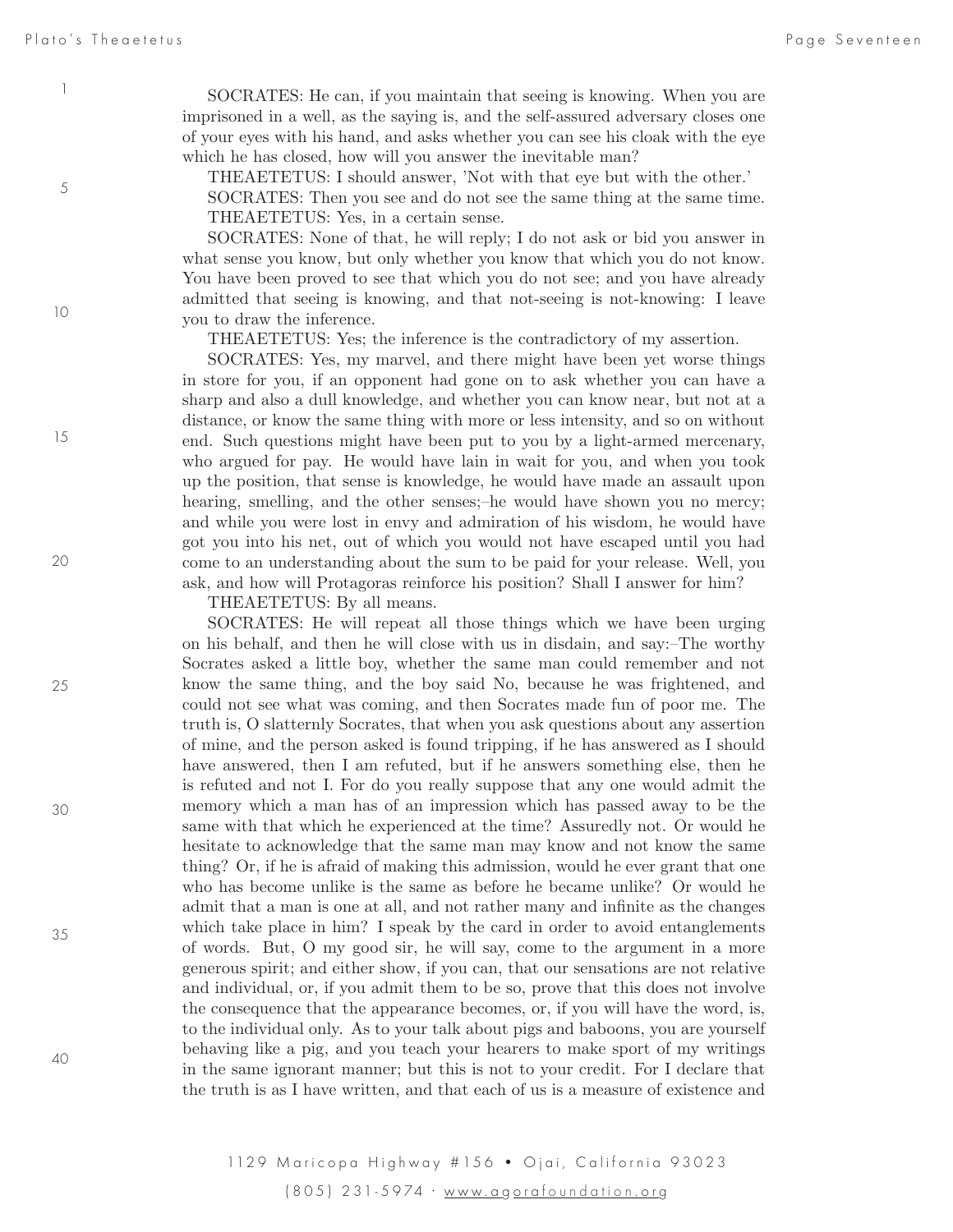of non-existence. Yet one man may be a thousand times better than another in proportion as different things are and appear to him. And I am far from saying that wisdom and the wise man have no existence; but I say that the wise man is he who makes the evils which appear and are to a man, into goods which are and appear to him. And I would beg you not to press my words in the letter, but to take the meaning of them as I will explain them. Remember what has been already said,–that to the sick man his food appears to be and is bitter, and to the man in health the opposite of bitter. Now I cannot conceive that one of these men can be or ought to be made wiser than the other: nor can you assert that the sick man because he has one impression is foolish, and the healthy man because he has another is wise; but the one state requires to be changed into the other, the worse into the better. As in education, a change of state has to be effected, and the sophist accomplishes by words the change which the physician works by the aid of drugs. Not that any one ever made another think truly, who previously thought falsely. For no one can think what is not, or, think anything different from that which he feels; and this is always true. But as the inferior habit of mind has thoughts of kindred nature, so I conceive that a good mind causes men to have good thoughts; and these which the inexperienced call true, I maintain to be only better, and not truer than others. And, O my dear Socrates, I do not call wise men tadpoles: far from it; I say that they are the physicians of the human body, and the husbandmen of plants–for the husbandmen also take away the evil and disordered sensations of plants, and infuse into them good and healthy sensations–aye and true ones; and the wise and good rhetoricians make the good instead of the evil to seem just to states; for whatever appears to a state to be just and fair, so long as it is regarded as such, is just and fair to it; but the teacher of wisdom causes the good to take the place of the evil, both in appearance and in reality. And in like manner the Sophist who is able to train his pupils in this spirit is a wise man, and deserves to be well paid by them. And so one man is wiser than another; and no one thinks falsely, and you, whether you will or not, must endure to be a measure. On these foundations the argument stands firm, which you, Socrates, may, if you please, overthrow by an opposite argument, or if you like you may put questions to me–a method to which no intelligent person will object, quite the reverse. But I must beg you to put fair questions: for there is great inconsistency in saying that you have a zeal for virtue, and then always behaving unfairly in argument. The unfairness of which I complain is that you do not distinguish between mere disputation and dialectic: the disputer may trip up his opponent as often as he likes, and make fun; but the dialectician will be in earnest, and only correct his adversary when necessary, telling him the errors into which he has fallen through his own fault, or that of the company which he has previously kept. If you do so, your adversary will lay the blame of his own confusion and perplexity on himself, and not on you. He will follow and love you, and will hate himself, and escape from himself into philosophy, in order that he may become different from what he was. But the other mode of arguing, which is practised by the many, will have just the opposite effect upon him; and as he grows older, instead of turning philosopher, he will come to hate philosophy. I would recommend you, therefore, as I said before, not to encourage yourself in this polemical and controversial temper, but to find out, in a friendly and congenial spirit, what we really mean when we say that all things are in motion, and that to every individual and state what appears, 5 10 15 20 25 30 35 40

> 1129 Maricopa Highway # 156 · Ojai, California 93023 (805) 231-5974 · www.a g ora foundation .or g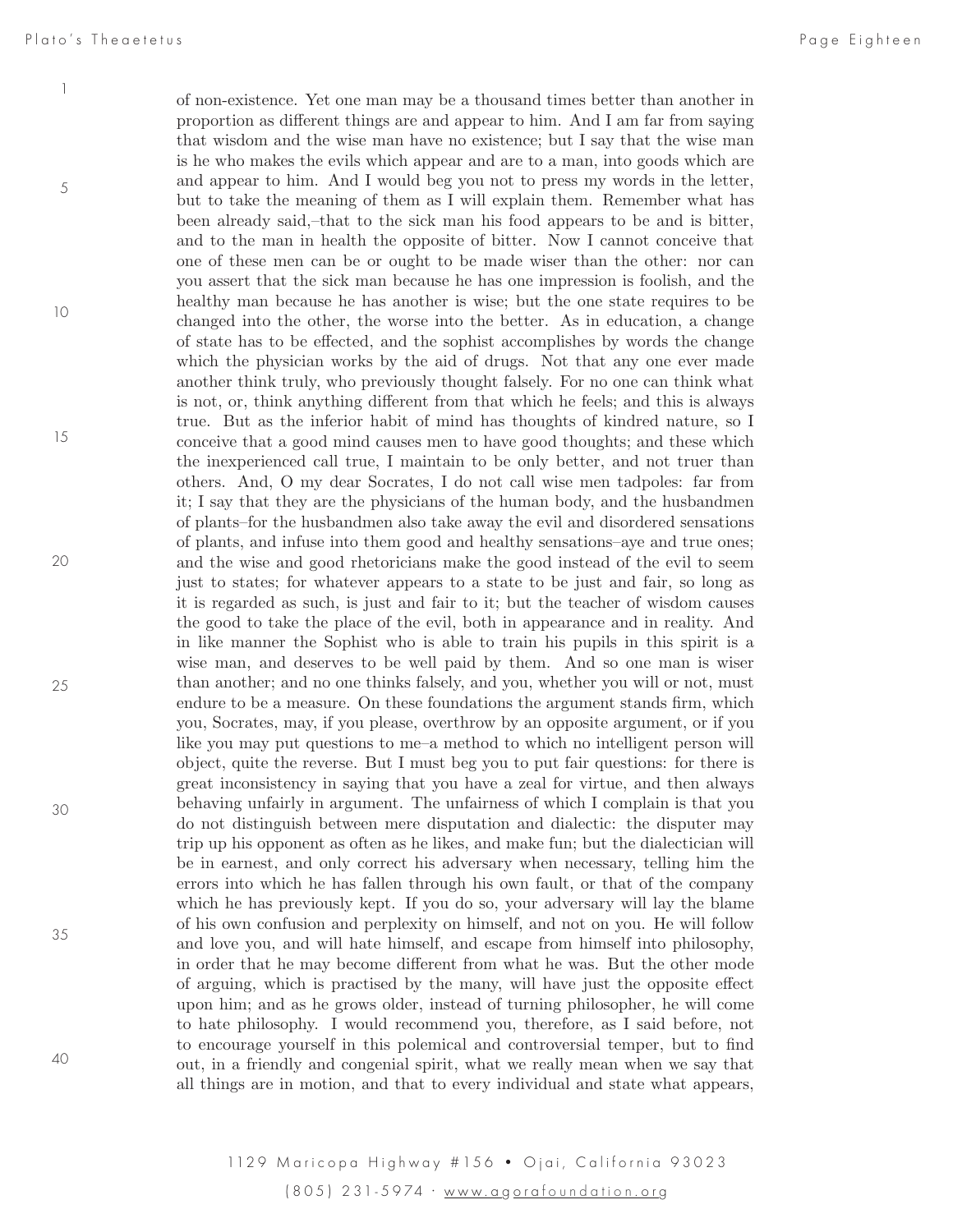5

is. In this manner you will consider whether knowledge and sensation are the same or different, but you will not argue, as you were just now doing, from the customary use of names and words, which the vulgar pervert in all sorts of ways, causing infinite perplexity to one another. Such, Theodorus, is the very slight help which I am able to offer to your old friend; had he been living, he would have helped himself in a far more gloriose style.

THEODORUS: You are jesting, Socrates; indeed, your defence of him has been most valorous.

SOCRATES: Thank you, friend; and I hope that you observed Protagoras bidding us be serious, as the text, 'Man is the measure of all things,' was a solemn one; and he reproached us with making a boy the medium of discourse, and said that the boy's timidity was made to tell against his argument; he also declared that we made a joke of him.

THEODORUS: How could I fail to observe all that, Socrates?

SOCRATES: Well, and shall we do as he says?

THEODORUS: By all means.

SOCRATES: But if his wishes are to be regarded, you and I must take up the argument, and in all seriousness, and ask and answer one another, for you see that the rest of us are nothing but boys. In no other way can we escape the imputation, that in our fresh analysis of his thesis we are making fun with boys.

THEODORUS: Well, but is not Theaetetus better able to follow a philosophical enquiry than a great many men who have long beards?

SOCRATES: Yes, Theodorus, but not better than you; and therefore please not to imagine that I am to defend by every means in my power your departed friend; and that you are to defend nothing and nobody. At any rate, my good man, do not sheer off until we know whether you are a true measure of diagrams, or whether all men are equally measures and sufficient for themselves in astronomy and geometry, and the other branches of knowledge in which you are supposed to excel them.

THEODORUS: He who is sitting by you, Socrates, will not easily avoid being drawn into an argument; and when I said just now that you would excuse me, and not, like the Lacedaemonians, compel me to strip and fight, I was talking nonsense–I should rather compare you to Scirrhon, who threw travellers from the rocks; for the Lacedaemonian rule is 'strip or depart,' but you seem to go about your work more after the fashion of Antaeus: you will not allow any one who approaches you to depart until you have stripped him, and he has been compelled to try a fall with you in argument.

SOCRATES: There, Theodorus, you have hit off precisely the nature of my complaint; but I am even more pugnacious than the giants of old, for I have met with no end of heroes; many a Heracles, many a Theseus, mighty in words, has broken my head; nevertheless I am always at this rough exercise, which inspires me like a passion. Please, then, to try a fall with me, whereby you will do yourself good as well as me.

THEODORUS: I consent; lead me whither you will, for I know that you are like destiny; no man can escape from any argument which you may weave for him. But I am not disposed to go further than you suggest.

SOCRATES: Once will be enough; and now take particular care that we do not again unwittingly expose ourselves to the reproach of talking childishly.

THEODORUS: I will do my best to avoid that error.

40

15

10

20

25

30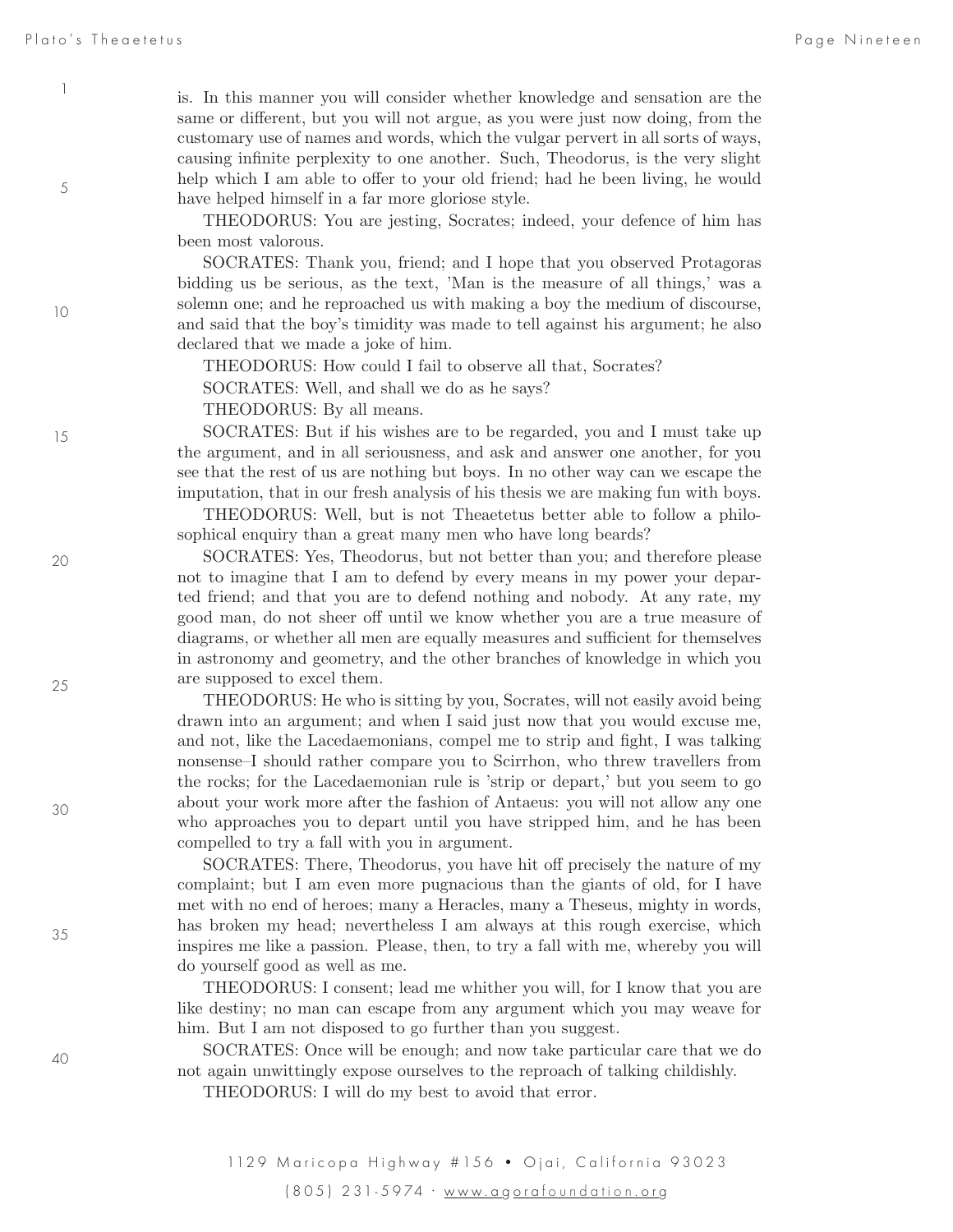SOCRATES: In the first place, let us return to our old objection, and see whether we were right in blaming and taking offence at Protagoras on the ground that he assumed all to be equal and sufficient in wisdom; although he admitted that there was a better and worse, and that in respect of this, some who as he said were the wise excelled others.

THEODORUS: Very true.

SOCRATES: Had Protagoras been living and answered for himself, instead of our answering for him, there would have been no need of our reviewing or reinforcing the argument. But as he is not here, and some one may accuse us of speaking without authority on his behalf, had we not better come to a clearer agreement about his meaning, for a great deal may be at stake?

THEODORUS: True.

SOCRATES: Then let us obtain, not through any third person, but from his own statement and in the fewest words possible, the basis of agreement.

THEODORUS: In what way?

SOCRATES: In this way:–His words are, 'What seems to a man, is to him.' THEODORUS: Yes, so he says.

SOCRATES: And are not we, Protagoras, uttering the opinion of man, or rather of all mankind, when we say that every one thinks himself wiser than other men in some things, and their inferior in others? In the hour of danger, when they are in perils of war, or of the sea, or of sickness, do they not look up to their commanders as if they were gods, and expect salvation from them, only because they excel them in knowledge? Is not the world full of men in their several employments, who are looking for teachers and rulers of themselves and of the animals? and there are plenty who think that they are able to teach and able to rule. Now, in all this is implied that ignorance and wisdom exist among them, at least in their own opinion.

THEODORUS: Certainly.

SOCRATES: And wisdom is assumed by them to be true thought, and ignorance to be false opinion.

THEODORUS: Exactly.

SOCRATES: How then, Protagoras, would you have us treat the argument? Shall we say that the opinions of men are always true, or sometimes true and sometimes false? In either case, the result is the same, and their opinions are not always true, but sometimes true and sometimes false. For tell me, Theodorus, do you suppose that you yourself, or any other follower of Protagoras, would contend that no one deems another ignorant or mistaken in his opinion?

THEODORUS: The thing is incredible, Socrates.

SOCRATES: And yet that absurdity is necessarily involved in the thesis which declares man to be the measure of all things.

THEODORUS: How so?

SOCRATES: Why, suppose that you determine in your own mind something to be true, and declare your opinion to me; let us assume, as he argues, that this is true to you. Now, if so, you must either say that the rest of us are not the judges of this opinion or judgment of yours, or that we judge you always to have a true opinion? But are there not thousands upon thousands who, whenever you form a judgment, take up arms against you and are of an opposite judgment and opinion, deeming that you judge falsely?

THEODORUS: Yes, indeed, Socrates, thousands and tens of thousands, as Homer says, who give me a world of trouble.

40

10

15

1

5

20

30

35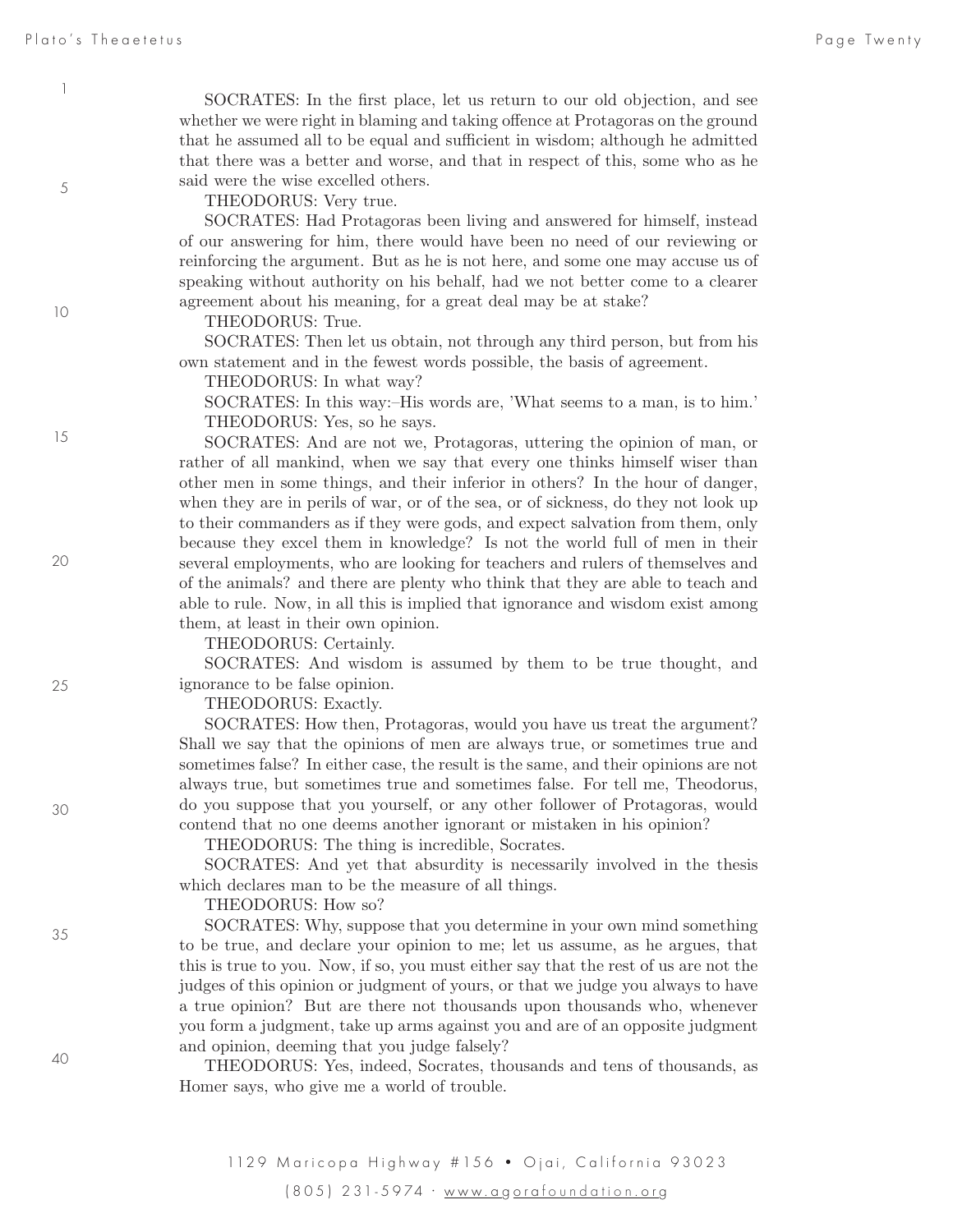5

10

15

20

25

30

35

SOCRATES: Well, but are we to assert that what you think is true to you and false to the ten thousand others?

THEODORUS: No other inference seems to be possible.

SOCRATES: And how about Protagoras himself? If neither he nor the multitude thought, as indeed they do not think, that man is the measure of all things, must it not follow that the truth of which Protagoras wrote would be true to no one? But if you suppose that he himself thought this, and that the multitude does not agree with him, you must begin by allowing that in whatever proportion the many are more than one, in that proportion his truth is more untrue than true.

THEODORUS: That would follow if the truth is supposed to vary with individual opinion.

SOCRATES: And the best of the joke is, that he acknowledges the truth of their opinion who believe his own opinion to be false; for he admits that the opinions of all men are true.

THEODORUS: Certainly.

SOCRATES: And does he not allow that his own opinion is false, if he admits that the opinion of those who think him false is true?

THEODORUS: Of course.

SOCRATES: Whereas the other side do not admit that they speak falsely? THEODORUS: They do not.

SOCRATES: And he, as may be inferred from his writings, agrees that this opinion is also true.

THEODORUS: Clearly.

SOCRATES: Then all mankind, beginning with Protagoras, will contend, or rather, I should say that he will allow, when he concedes that his adversary has a true opinion–Protagoras, I say, will himself allow that neither a dog nor any ordinary man is the measure of anything which he has not learned–am I not right?

THEODORUS: Yes.

SOCRATES: And the truth of Protagoras being doubted by all, will be true neither to himself to any one else?

THEODORUS: I think, Socrates, that we are running my old friend too hard.

SOCRATES: But I do not know that we are going beyond the truth. Doubtless, as he is older, he may be expected to be wiser than we are. And if he could only just get his head out of the world below, he would have overthrown both of us again and again, me for talking nonsense and you for assenting to me, and have been off and underground in a trice. But as he is not within call, we must make the best use of our own faculties, such as they are, and speak out what appears to us to be true. And one thing which no one will deny is, that there are great differences in the understandings of men.

THEODORUS: In that opinion I quite agree.

SOCRATES: And is there not most likely to be firm ground in the distinction which we were indicating on behalf of Protagoras, viz. that most things, and all immediate sensations, such as hot, dry, sweet, are only such as they appear; if however difference of opinion is to be allowed at all, surely we must allow it in respect of health or disease? for every woman, child, or living creature has not such a knowledge of what conduces to health as to enable them to cure themselves.

40

1129 Maricopa Highway # 156 · Ojai, California 93023 (805) 231-5974 · www.a g ora foundation .or g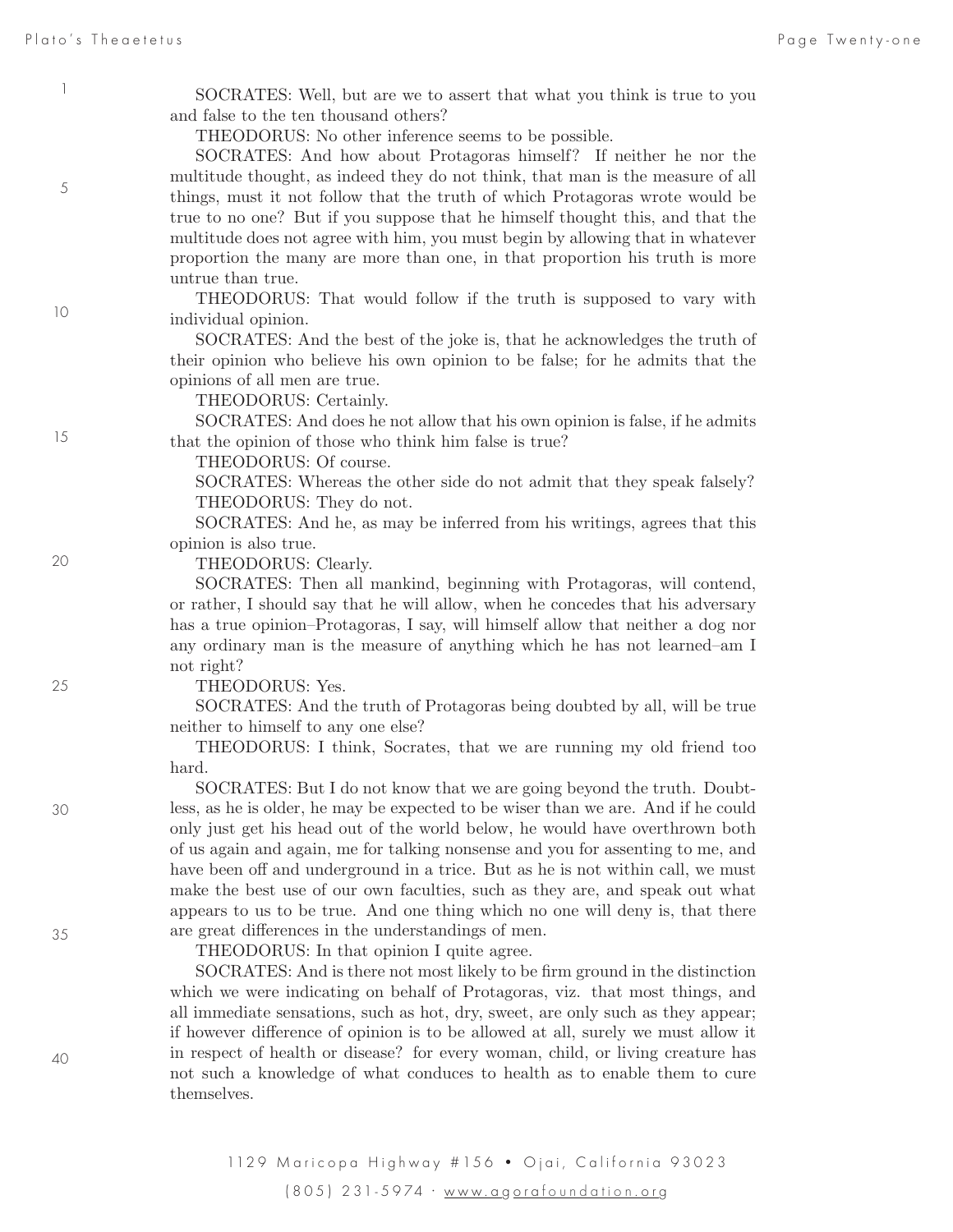5

10

15

20

25

30

35

#### THEODORUS: I quite agree.

SOCRATES: Or again, in politics, while affirming that just and unjust, honourable and disgraceful, holy and unholy, are in reality to each state such as the state thinks and makes lawful, and that in determining these matters no individual or state is wiser than another, still the followers of Protagoras will not deny that in determining what is or is not expedient for the community one state is wiser and one counsellor better than another–they will scarcely venture to maintain, that what a city enacts in the belief that it is expedient will always be really expedient. But in the other case, I mean when they speak of justice and injustice, piety and impiety, they are confident that in nature these have no existence or essence of their own–the truth is that which is agreed on at the time of the agreement, and as long as the agreement lasts; and this is the philosophy of many who do not altogether go along with Protagoras. Here arises a new question, Theodorus, which threatens to be more serious than the last.

THEODORUS: Well, Socrates, we have plenty of leisure.

SOCRATES: That is true, and your remark recalls to my mind an observation which I have often made, that those who have passed their days in the pursuit of philosophy are ridiculously at fault when they have to appear and speak in court. How natural is this!

THEODORUS: What do you mean?

SOCRATES: I mean to say, that those who have been trained in philosophy and liberal pursuits are as unlike those who from their youth upwards have been knocking about in the courts and such places, as a freeman is in breeding unlike a slave.

THEODORUS: In what is the difference seen?

SOCRATES: In the leisure spoken of by you, which a freeman can always command: he has his talk out in peace, and, like ourselves, he wanders at will from one subject to another, and from a second to a third,–if the fancy takes him, he begins again, as we are doing now, caring not whether his words are many or few; his only aim is to attain the truth. But the lawyer is always in a hurry; there is the water of the clepsydra driving him on, and not allowing him to expatiate at will: and there is his adversary standing over him, enforcing his rights; the indictment, which in their phraseology is termed the affidavit, is recited at the time: and from this he must not deviate. He is a servant, and is continually disputing about a fellow-servant before his master, who is seated, and has the cause in his hands; the trial is never about some indifferent matter, but always concerns himself; and often the race is for his life. The consequence has been, that he has become keen and shrewd; he has learned how to flatter his master in word and indulge him in deed; but his soul is small and unrighteous. His condition, which has been that of a slave from his youth upwards, has deprived him of growth and uprightness and independence; dangers and fears, which were too much for his truth and honesty, came upon him in early years, when the tenderness of youth was unequal to them, and he has been driven into crooked ways; from the first he has practised deception and retaliation, and has become stunted and warped. And so he has passed out of youth into manhood, having no soundness in him; and is now, as he thinks, a master in wisdom. Such is the lawyer, Theodorus. Will you have the companion picture of the philosopher, who is of our brotherhood; or shall we return to the argument? Do not let us abuse the freedom of digression which we claim.

THEODORUS: Nay, Socrates, not until we have finished what we are about;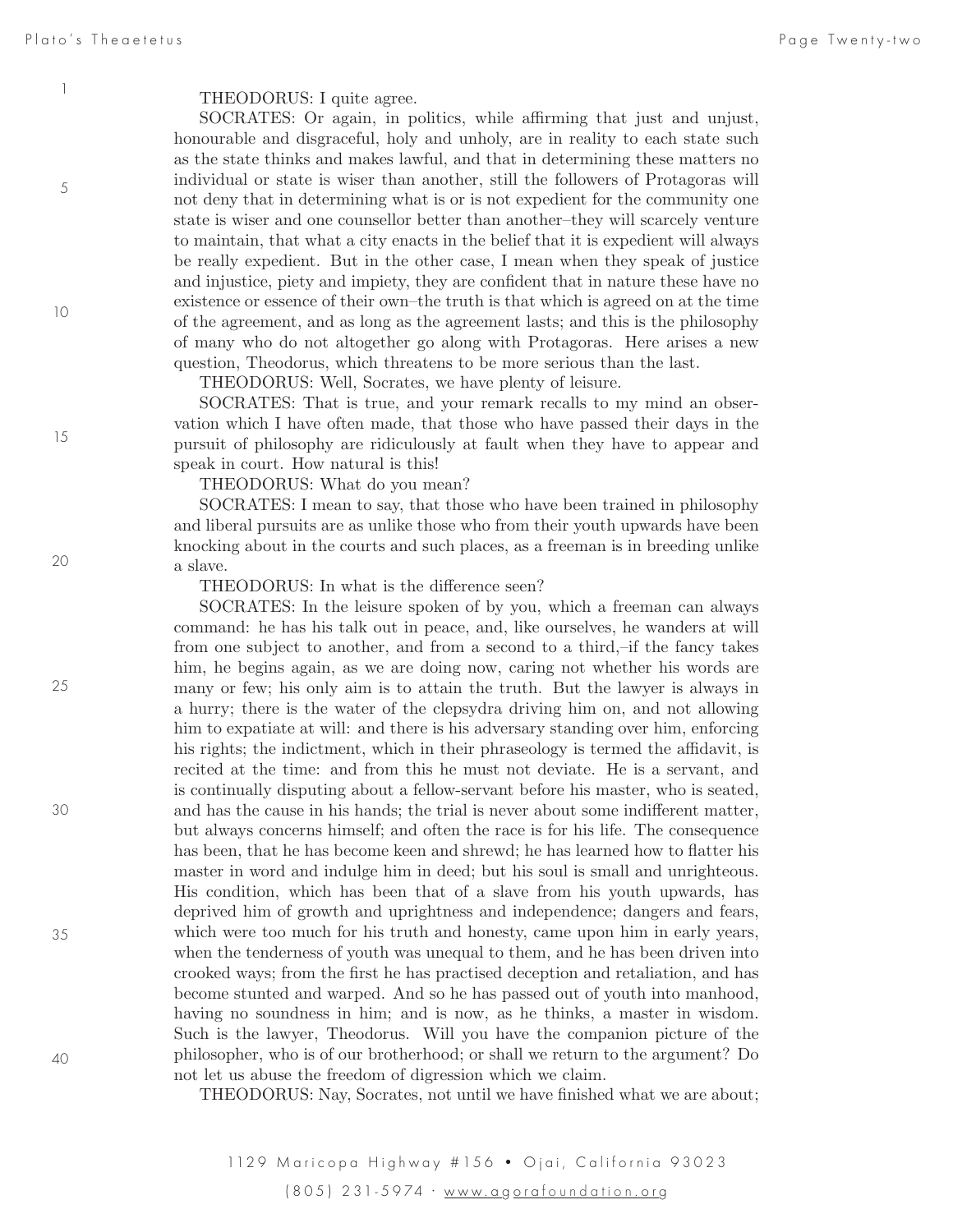for you truly said that we belong to a brotherhood which is free, and are not the servants of the argument; but the argument is our servant, and must wait our leisure. Who is our judge? Or where is the spectator having any right to censure or control us, as he might the poets?

SOCRATES: Then, as this is your wish, I will describe the leaders; for there is no use in talking about the inferior sort. In the first place, the lords of philosophy have never, from their youth upwards, known their way to the Agora, or the dicastery, or the council, or any other political assembly; they neither see nor hear the laws or decrees, as they are called, of the state written or recited; the eagerness of political societies in the attainment of offices–clubs, and banquets, and revels, and singing-maidens,–do not enter even into their dreams. Whether any event has turned out well or ill in the city, what disgrace may have descended to any one from his ancestors, male or female, are matters of which the philosopher no more knows than he can tell, as they say, how many pints are contained in the ocean. Neither is he conscious of his ignorance. For he does not hold aloof in order that he may gain a reputation; but the truth is, that the outer form of him only is in the city: his mind, disdaining the littlenesses and nothingnesses of human things, is 'flying all abroad' as Pindar says, measuring earth and heaven and the things which are under and on the earth and above the heaven, interrogating the whole nature of each and all in their entirety, but not condescending to anything which is within reach.

THEODORUS: What do you mean, Socrates?

SOCRATES: I will illustrate my meaning, Theodorus, by the jest which the clever witty Thracian handmaid is said to have made about Thales, when he fell into a well as he was looking up at the stars. She said, that he was so eager to know what was going on in heaven, that he could not see what was before his feet. This is a jest which is equally applicable to all philosophers. For the philosopher is wholly unacquainted with his next- door neighbour; he is ignorant, not only of what he is doing, but he hardly knows whether he is a man or an animal; he is searching into the essence of man, and busy in enquiring what belongs to such a nature to do or suffer different from any other;–I think that you understand me, Theodorus?

THEODORUS: I do, and what you say is true.

SOCRATES: And thus, my friend, on every occasion, private as well as public, as I said at first, when he appears in a law-court, or in any place in which he has to speak of things which are at his feet and before his eyes, he is the jest, not only of Thracian handmaids but of the general herd, tumbling into wells and every sort of disaster through his inexperience. His awkwardness is fearful, and gives the impression of imbecility. When he is reviled, he has nothing personal to say in answer to the civilities of his adversaries, for he knows no scandals of any one, and they do not interest him; and therefore he is laughed at for his sheepishness; and when others are being praised and glorified, in the simplicity of his heart he cannot help going into fits of laughter, so that he seems to be a downright idiot. When he hears a tyrant or king eulogized, he fancies that he is listening to the praises of some keeper of cattle–a swineherd, or shepherd, or perhaps a cowherd, who is congratulated on the quantity of milk which he squeezes from them; and he remarks that the creature whom they tend, and out of whom they squeeze the wealth, is of a less tractable and more insidious nature. Then, again, he observes that the great man is of necessity as ill-mannered and uneducated as any shepherd–for he has no leisure, and he is

1

5

10

15

25

20

30

40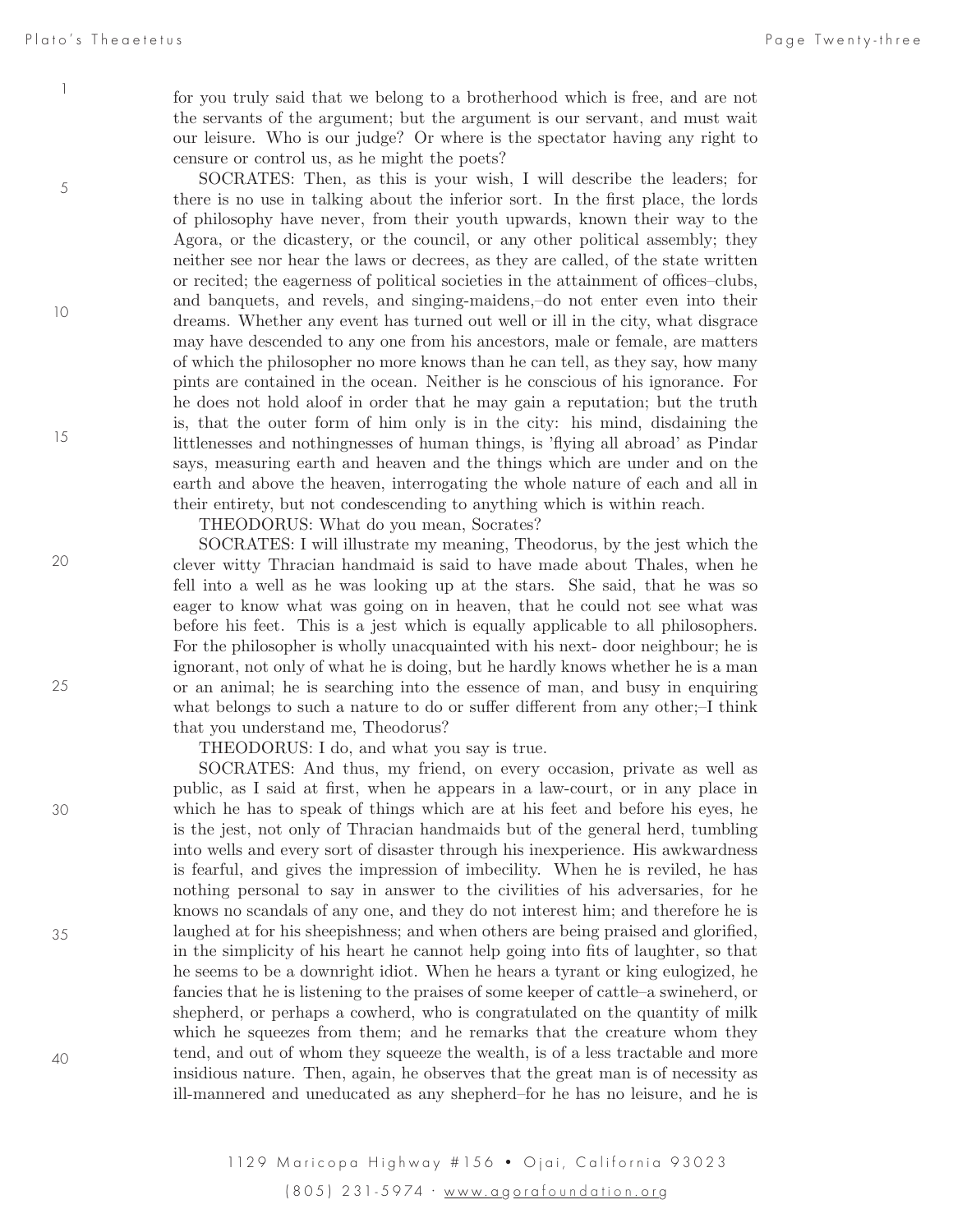5

10

15

surrounded by a wall, which is his mountain-pen. Hearing of enormous landed proprietors of ten thousand acres and more, our philosopher deems this to be a trifle, because he has been accustomed to think of the whole earth; and when they sing the praises of family, and say that some one is a gentleman because he can show seven generations of wealthy ancestors, he thinks that their sentiments only betray a dull and narrow vision in those who utter them, and who are not educated enough to look at the whole, nor to consider that every man has had thousands and ten thousands of progenitors, and among them have been rich and poor, kings and slaves, Hellenes and barbarians, innumerable. And when people pride themselves on having a pedigree of twenty-five ancestors, which goes back to Heracles, the son of Amphitryon, he cannot understand their poverty of ideas. Why are they unable to calculate that Amphitryon had a twenty-fifth ancestor, who might have been anybody, and was such as fortune made him, and he had a fiftieth, and so on? He amuses himself with the notion that they cannot count, and thinks that a little arithmetic would have got rid of their senseless vanity. Now, in all these cases our philosopher is derided by the vulgar, partly because he is thought to despise them, and also because he is ignorant of what is before him, and always at a loss.

THEODORUS: That is very true, Socrates.

SOCRATES: But, O my friend, when he draws the other into upper air, and gets him out of his pleas and rejoinders into the contemplation of justice and injustice in their own nature and in their difference from one another and from all other things; or from the commonplaces about the happiness of a king or of a rich man to the consideration of government, and of human happiness and misery in general–what they are, and how a man is to attain the one and avoid the other–when that narrow, keen, little legal mind is called to account about all this, he gives the philosopher his revenge; for dizzied by the height at which he is hanging, whence he looks down into space, which is a strange experience to him, he being dismayed, and lost, and stammering broken words, is laughed at, not by Thracian handmaidens or any other uneducated persons, for they have no eye for the situation, but by every man who has not been brought up a slave. Such are the two characters, Theodorus: the one of the freeman, who has been trained in liberty and leisure, whom you call the philosopher,–him we cannot blame because he appears simple and of no account when he has to perform some menial task, such as packing up bed-clothes, or flavouring a sauce or fawning speech; the other character is that of the man who is able to do all this kind of service smartly and neatly, but knows not how to wear his cloak like a gentleman; still less with the music of discourse can he hymn the true life aright which is lived by immortals or men blessed of heaven.

THEODORUS: If you could only persuade everybody, Socrates, as you do me, of the truth of your words, there would be more peace and fewer evils among men.

SOCRATES: Evils, Theodorus, can never pass away; for there must always remain something which is antagonistic to good. Having no place among the gods in heaven, of necessity they hover around the mortal nature, and this earthly sphere. Wherefore we ought to fly away from earth to heaven as quickly as we can; and to fly away is to become like God, as far as this is possible; and to become like him, is to become holy, just, and wise. But, O my friend, you cannot easily convince mankind that they should pursue virtue or avoid vice, not merely in order that a man may seem to be good, which is the reason

25

20

30

40

35

1129 Maricopa Highway # 156 · Ojai, California 93023 (805) 231-5974 · www.a g ora foundation .or g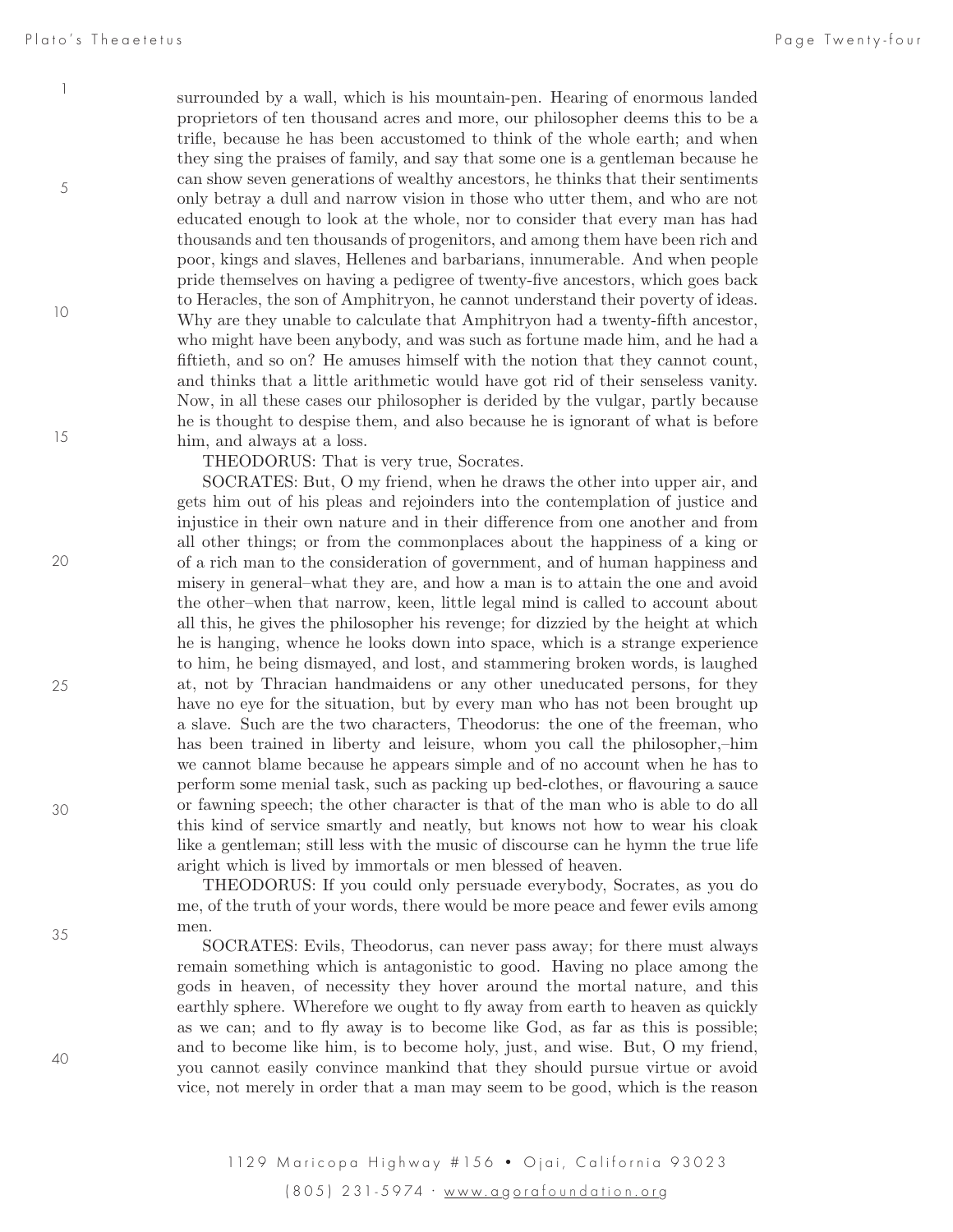5

10

given by the world, and in my judgment is only a repetition of an old wives' fable. Whereas, the truth is that God is never in any way unrighteous–he is perfect righteousness; and he of us who is the most righteous is most like him. Herein is seen the true cleverness of a man, and also his nothingness and want of manhood. For to know this is true wisdom and virtue, and ignorance of this is manifest folly and vice. All other kinds of wisdom or cleverness, which seem only, such as the wisdom of politicians, or the wisdom of the arts, are coarse and vulgar. The unrighteous man, or the sayer and doer of unholy things, had far better not be encouraged in the illusion that his roguery is clever; for men glory in their shame–they fancy that they hear others saying of them, 'These are not mere good-for-nothing persons, mere burdens of the earth, but such as men should be who mean to dwell safely in a state.' Let us tell them that they are all the more truly what they do not think they are because they do not know it; for they do not know the penalty of injustice, which above all things they ought to know–not stripes and death, as they suppose, which evil-doers often escape, but a penalty which cannot be escaped.

THEODORUS: What is that?

SOCRATES: There are two patterns eternally set before them; the one blessed and divine, the other godless and wretched: but they do not see them, or perceive that in their utter folly and infatuation they are growing like the one and unlike the other, by reason of their evil deeds; and the penalty is, that they lead a life answering to the pattern which they are growing like. And if we tell them, that unless they depart from their cunning, the place of innocence will not receive them after death; and that here on earth, they will live ever in the likeness of their own evil selves, and with evil friends–when they hear this they in their superior cunning will seem to be listening to the talk of idiots.

THEODORUS: Very true, Socrates.

SOCRATES: Too true, my friend, as I well know; there is, however, one peculiarity in their case: when they begin to reason in private about their dislike of philosophy, if they have the courage to hear the argument out, and do not run away, they grow at last strangely discontented with themselves; their rhetoric fades away, and they become helpless as children. These however are digressions from which we must now desist, or they will overflow, and drown the original argument; to which, if you please, we will now return.

THEODORUS: For my part, Socrates, I would rather have the digressions, for at my age I find them easier to follow; but if you wish, let us go back to the argument.

SOCRATES: Had we not reached the point at which the partisans of the perpetual flux, who say that things are as they seem to each one, were confidently maintaining that the ordinances which the state commanded and thought just, were just to the state which imposed them, while they were in force; this was especially asserted of justice; but as to the good, no one had any longer the hardihood to contend of any ordinances which the state thought and enacted to be good that these, while they were in force, were really good;–he who said so would be playing with the name 'good,' and would not touch the real question–it would be a mockery, would it not?

THEODORUS: Certainly it would.

SOCRATES: He ought not to speak of the name, but of the thing which is contemplated under the name.

THEODORUS: Right.

15

25

20

30

35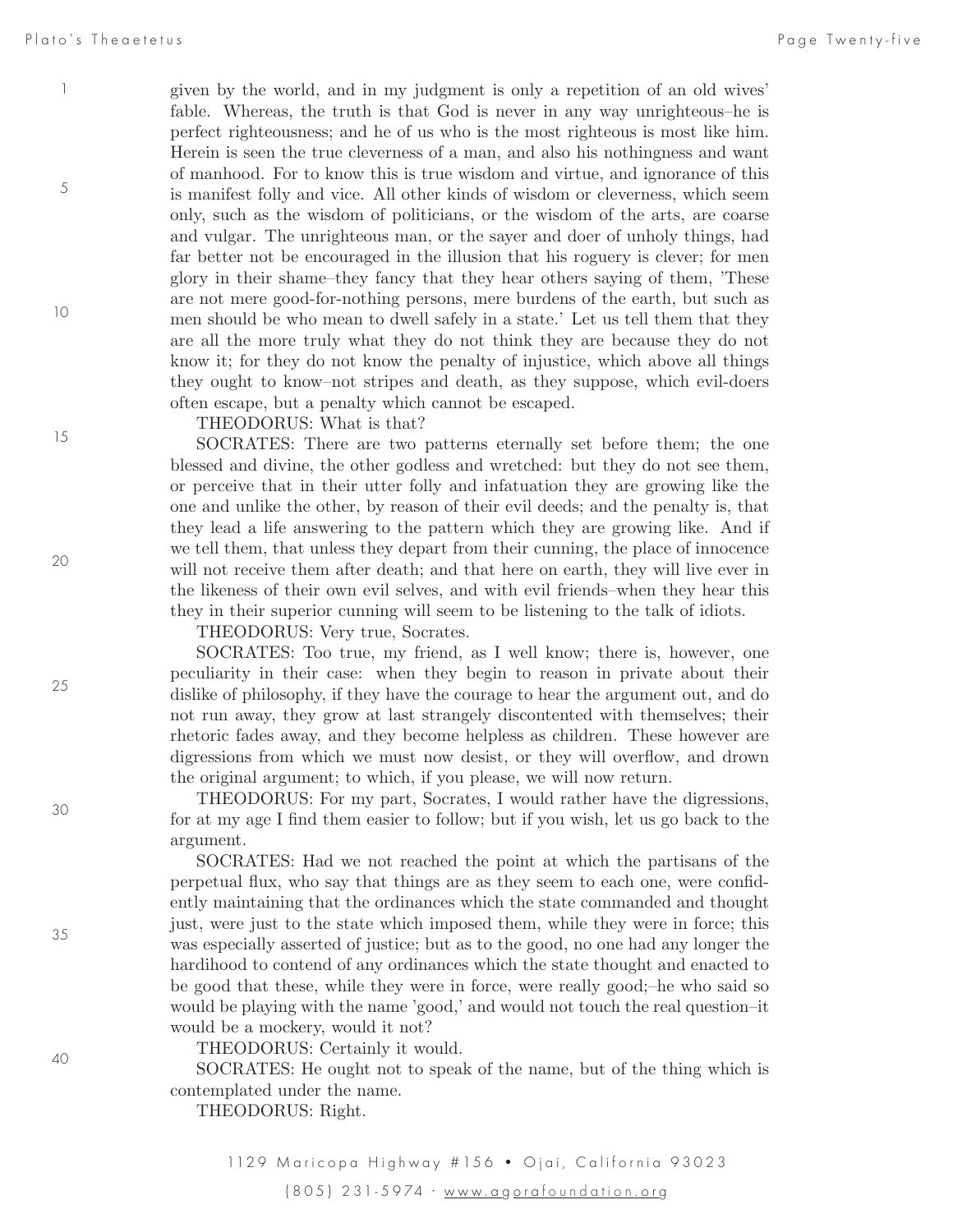SOCRATES: Whatever be the term used, the good or expedient is the aim of legislation, and as far as she has an opinion, the state imposes all laws with a view to the greatest expediency; can legislation have any other aim?

THEODORUS: Certainly not.

SOCRATES: But is the aim attained always? do not mistakes often happen? THEODORUS: Yes, I think that there are mistakes.

SOCRATES: The possibility of error will be more distinctly recognised, if we put the question in reference to the whole class under which the good or expedient falls. That whole class has to do with the future, and laws are passed under the idea that they will be useful in after-time; which, in other words, is the future.

THEODORUS: Very true.

SOCRATES: Suppose now, that we ask Protagoras, or one of his disciples, a question:–O, Protagoras, we will say to him, Man is, as you declare, the measure of all things–white, heavy, light: of all such things he is the judge; for he has the criterion of them in himself, and when he thinks that things are such as he experiences them to be, he thinks what is and is true to himself. Is it not so?

THEODORUS: Yes.

SOCRATES: And do you extend your doctrine, Protagoras (as we shall further say), to the future as well as to the present; and has he the criterion not only of what in his opinion is but of what will be, and do things always happen to him as he expected? For example, take the case of heat:–When an ordinary man thinks that he is going to have a fever, and that this kind of heat is coming on, and another person, who is a physician, thinks the contrary, whose opinion is likely to prove right? Or are they both right? –he will have a heat and fever in his own judgment, and not have a fever in the physician's judgment?

THEODORUS: How ludicrous!

SOCRATES: And the vinegrower, if I am not mistaken, is a better judge of the sweetness or dryness of the vintage which is not yet gathered than the harp-player?

THEODORUS: Certainly.

SOCRATES: And in musical composition the musician will know better than the training master what the training master himself will hereafter think harmonious or the reverse?

THEODORUS: Of course.

SOCRATES: And the cook will be a better judge than the guest, who is not a cook, of the pleasure to be derived from the dinner which is in preparation; for of present or past pleasure we are not as yet arguing; but can we say that every one will be to himself the best judge of the pleasure which will seem to be and will be to him in the future?–nay, would not you, Protagoras, better guess which arguments in a court would convince any one of us than the ordinary man?

THEODORUS: Certainly, Socrates, he used to profess in the strongest manner that he was the superior of all men in this respect.

SOCRATES: To be sure, friend: who would have paid a large sum for the privilege of talking to him, if he had really persuaded his visitors that neither a prophet nor any other man was better able to judge what will be and seem to be in the future than every one could for himself?

THEODORUS: Who indeed?

1

5

10

15

20

25

40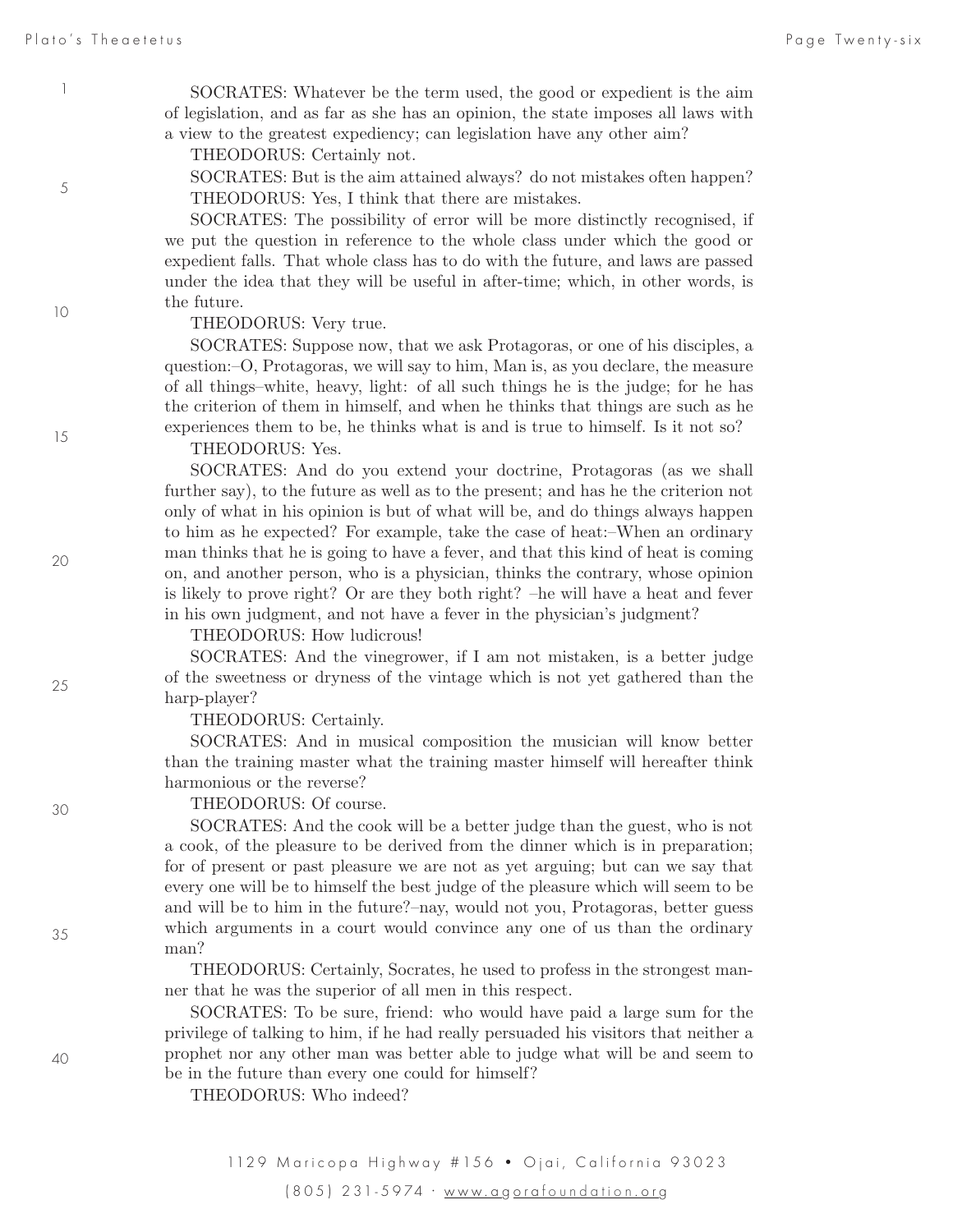5

10

15

20

25

30

35

SOCRATES: And legislation and expediency are all concerned with the future; and every one will admit that states, in passing laws, must often fail of their highest interests?

THEODORUS: Quite true.

SOCRATES: Then we may fairly argue against your master, that he must admit one man to be wiser than another, and that the wiser is a measure: but I, who know nothing, am not at all obliged to accept the honour which the advocate of Protagoras was just now forcing upon me, whether I would or not, of being a measure of anything.

THEODORUS: That is the best refutation of him, Socrates; although he is also caught when he ascribes truth to the opinions of others, who give the lie direct to his own opinion.

SOCRATES: There are many ways, Theodorus, in which the doctrine that every opinion of every man is true may be refuted; but there is more difficulty in proving that states of feeling, which are present to a man, and out of which arise sensations and opinions in accordance with them, are also untrue. And very likely I have been talking nonsense about them; for they may be unassailable, and those who say that there is clear evidence of them, and that they are matters of knowledge, may probably be right; in which case our friend Theaetetus was not so far from the mark when he identified perception and knowledge. And therefore let us draw nearer, as the advocate of Protagoras desires; and give the truth of the universal flux a ring: is the theory sound or not? at any rate, no small war is raging about it, and there are combination not a few.

THEODORUS: No small, war, indeed, for in Ionia the sect makes rapid strides; the disciples of Heracleitus are most energetic upholders of the doctrine.

SOCRATES: Then we are the more bound, my dear Theodorus, to examine the question from the foundation as it is set forth by themselves.

THEODORUS: Certainly we are. About these speculations of Heracleitus, which, as you say, are as old as Homer, or even older still, the Ephesians themselves, who profess to know them, are downright mad, and you cannot talk with them on the subject. For, in accordance with their text-books, they are always in motion; but as for dwelling upon an argument or a question, and quietly asking and answering in turn, they can no more do so than they can fly; or rather, the determination of these fellows not to have a particle of rest in them is more than the utmost powers of negation can express. If you ask any of them a question, he will produce, as from a quiver, sayings brief and dark, and shoot them at you; and if you inquire the reason of what he has said, you will be hit by some other new-fangled word, and will make no way with any of them, nor they with one another; their great care is, not to allow of any settled principle either in their arguments or in their minds, conceiving, as I imagine, that any such principle would be stationary; for they are at war with the stationary, and do what they can to drive it out everywhere.

SOCRATES: I suppose, Theodorus, that you have only seen them when they were fighting, and have never stayed with them in time of peace, for they are no friends of yours; and their peace doctrines are only communicated by them at leisure, as I imagine, to those disciples of theirs whom they want to make like themselves.

THEODORUS: Disciples! my good sir, they have none; men of their sort are not one another's disciples, but they grow up at their own sweet will, and get their inspiration anywhere, each of them saying of his neighbour that he

1129 Maricopa Highway # 156 · Ojai, California 93023 (805) 231-5974 · www.a g ora foundation .or g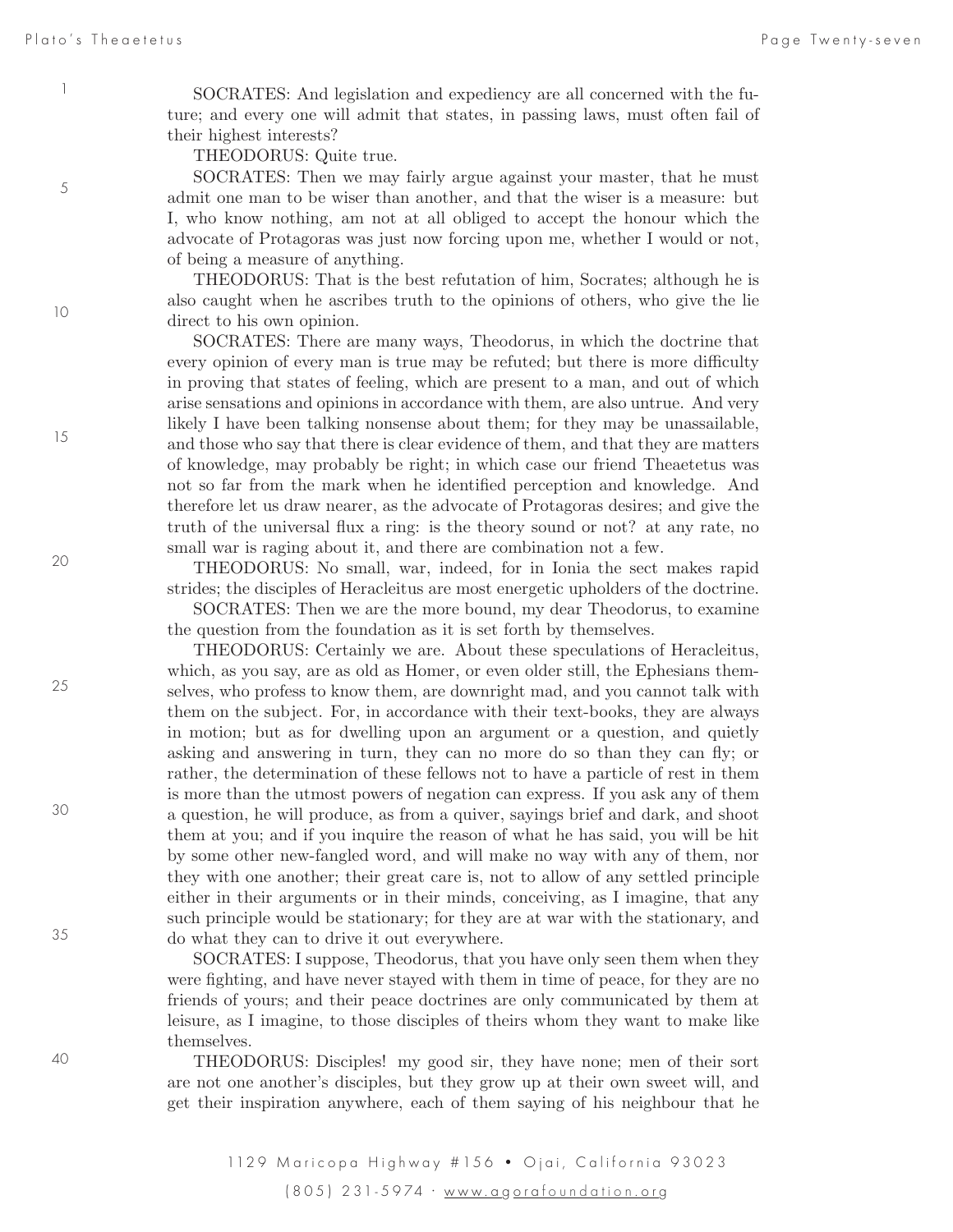5

10

15

knows nothing. From these men, then, as I was going to remark, you will never get a reason, whether with their will or without their will; we must take the question out of their hands, and make the analysis ourselves, as if we were doing geometrical problem.

SOCRATES: Quite right too; but as touching the aforesaid problem, have we not heard from the ancients, who concealed their wisdom from the many in poetical figures, that Oceanus and Tethys, the origin of all things, are streams, and that nothing is at rest? And now the moderns, in their superior wisdom, have declared the same openly, that the cobbler too may hear and learn of them, and no longer foolishly imagine that some things are at rest and others in motion–having learned that all is motion, he will duly honour his teachers. I had almost forgotten the opposite doctrine, Theodorus,

'Alone Being remains unmoved, which is the name for the all.'

This is the language of Parmenides, Melissus, and their followers, who stoutly maintain that all being is one and self-contained, and has no place in which to move. What shall we do, friend, with all these people; for, advancing step by step, we have imperceptibly got between the combatants, and, unless we can protect our retreat, we shall pay the penalty of our rashness–like the players in the palaestra who are caught upon the line, and are dragged different ways by the two parties. Therefore I think that we had better begin by considering those whom we first accosted, 'the river-gods,' and, if we find any truth in them, we will help them to pull us over, and try to get away from the others. But if the partisans of 'the whole' appear to speak more truly, we will fly off from the party which would move the immovable, to them. And if I find that neither of them have anything reasonable to say, we shall be in a ridiculous position, having so great a conceit of our own poor opinion and rejecting that of ancient and famous men. O Theodorus, do you think that there is any use in proceeding when the danger is so great?

THEODORUS: Nay, Socrates, not to examine thoroughly what the two parties have to say would be quite intolerable.

SOCRATES: Then examine we must, since you, who were so reluctant to begin, are so eager to proceed. The nature of motion appears to be the question with which we begin. What do they mean when they say that all things are in motion? Is there only one kind of motion, or, as I rather incline to think, two? I should like to have your opinion upon this point in addition to my own, that I may err, if I must err, in your company; tell me, then, when a thing changes from one place to another, or goes round in the same place, is not that what is called motion?

#### THEODORUS: Yes.

SOCRATES: Here then we have one kind of motion. But when a thing, remaining on the same spot, grows old, or becomes black from being white, or hard from being soft, or undergoes any other change, may not this be properly called motion of another kind?

THEODORUS: I think so.

SOCRATES: Say rather that it must be so. Of motion then there are these two kinds, 'change,' and 'motion in place.'

THEODORUS: You are right.

SOCRATES: And now, having made this distinction, let us address ourselves to those who say that all is motion, and ask them whether all things according

25

20

30

35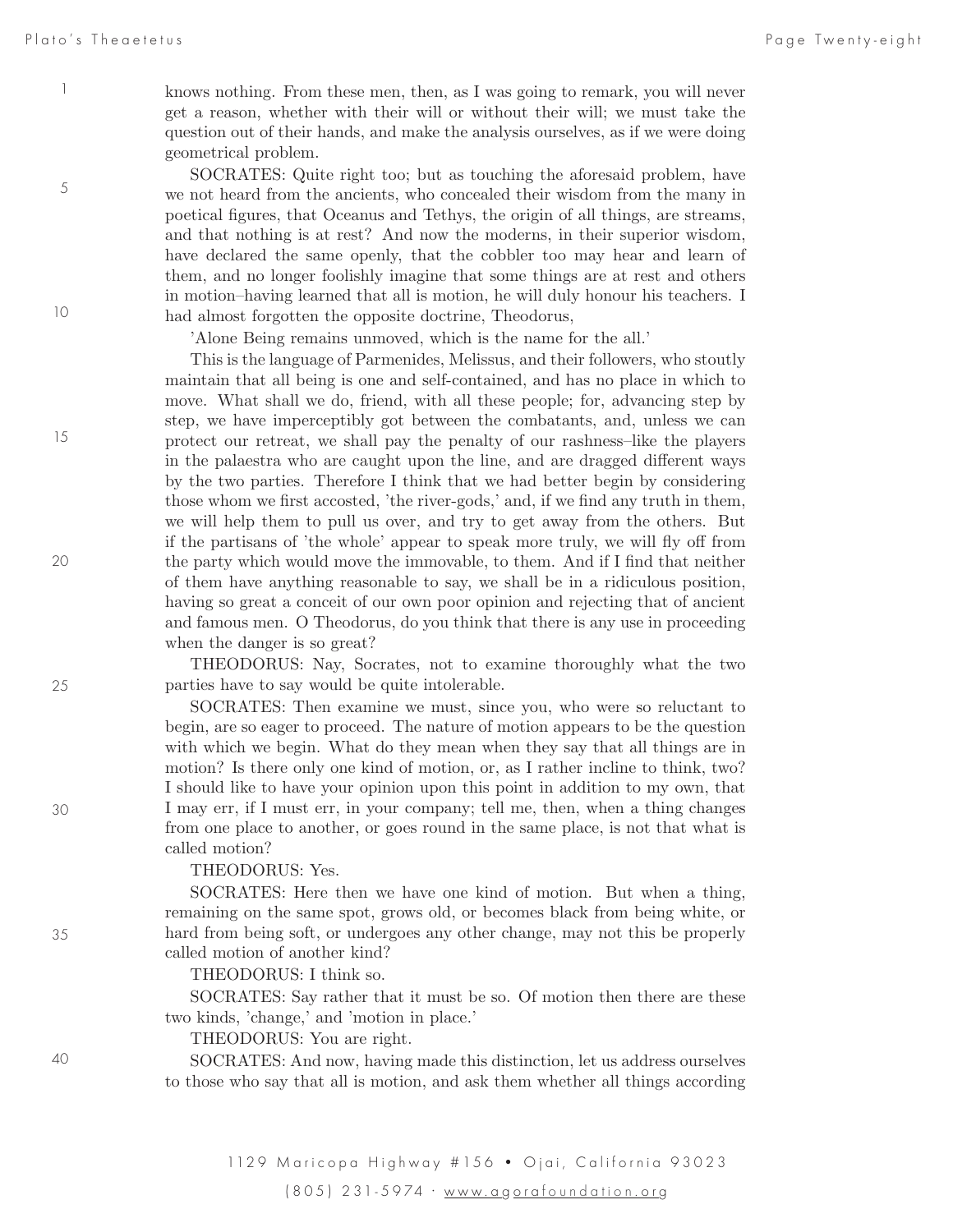5

10

15

20

25

30

35

to them have the two kinds of motion, and are changed as well as move in place, or is one thing moved in both ways, and another in one only?

THEODORUS: Indeed, I do not know what to answer; but I think they would say that all things are moved in both ways.

SOCRATES: Yes, comrade; for, if not, they would have to say that the same things are in motion and at rest, and there would be no more truth in saying that all things are in motion, than that all things are at rest.

THEODORUS: To be sure.

SOCRATES: And if they are to be in motion, and nothing is to be devoid of motion, all things must always have every sort of motion?

THEODORUS: Most true.

SOCRATES: Consider a further point: did we not understand them to explain the generation of heat, whiteness, or anything else, in some such manner as the following:–were they not saying that each of them is moving between the agent and the patient, together with a perception, and that the patient ceases to be a perceiving power and becomes a percipient, and the agent a quale instead of a quality? I suspect that quality may appear a strange and uncouth term to you, and that you do not understand the abstract expression. Then I will take concrete instances: I mean to say that the producing power or agent becomes neither heat nor whiteness but hot and white, and the like of other things. For I must repeat what I said before, that neither the agent nor patient have any absolute existence, but when they come together and generate sensations and their objects, the one becomes a thing of a certain quality, and the other a percipient. You remember?

THEODORUS: Of course.

SOCRATES: We may leave the details of their theory unexamined, but we must not forget to ask them the only question with which we are concerned: Are all things in motion and flux?

THEODORUS: Yes, they will reply.

SOCRATES: And they are moved in both those ways which we distinguished, that is to say, they move in place and are also changed?

THEODORUS: Of course, if the motion is to be perfect.

SOCRATES: If they only moved in place and were not changed, we should be able to say what is the nature of the things which are in motion and flux? THEODORUS: Exactly.

SOCRATES: But now, since not even white continues to flow white, and whiteness itself is a flux or change which is passing into another colour, and is never to be caught standing still, can the name of any colour be rightly used at all?

THEODORUS: How is that possible, Socrates, either in the case of this or of any other quality–if while we are using the word the object is escaping in the flux?

SOCRATES: And what would you say of perceptions, such as sight and hearing, or any other kind of perception? Is there any stopping in the act of seeing and hearing?

THEODORUS: Certainly not, if all things are in motion.

SOCRATES: Then we must not speak of seeing any more than of not-seeing, nor of any other perception more than of any non-perception, if all things partake of every kind of motion?

THEODORUS: Certainly not.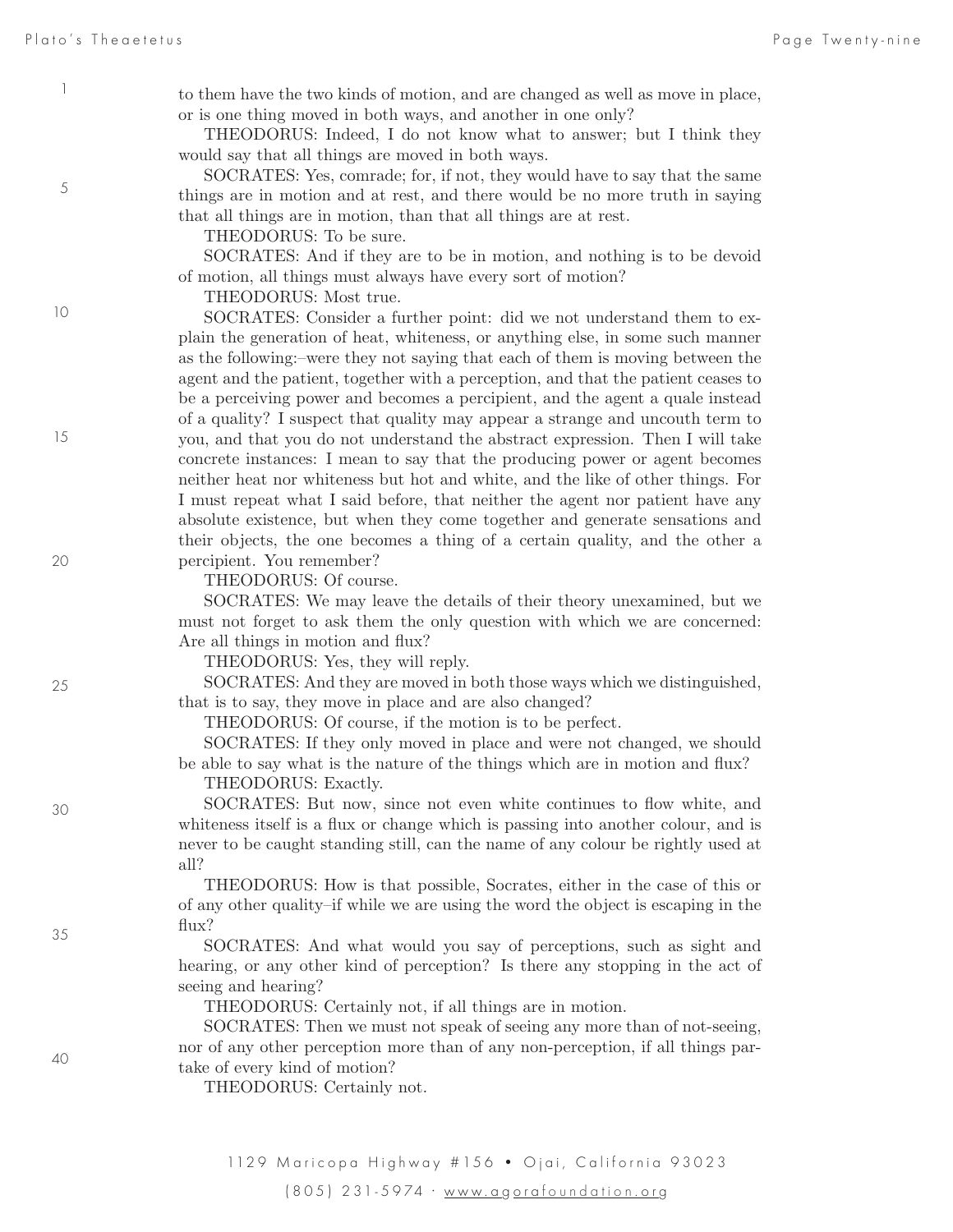SOCRATES: Yet perception is knowledge: so at least Theaetetus and I were saying.

THEODORUS: Very true.

SOCRATES: Then when we were asked what is knowledge, we no more answered what is knowledge than what is not knowledge?

THEODORUS: I suppose not.

SOCRATES: Here, then, is a fine result: we corrected our first answer in our eagerness to prove that nothing is at rest. But if nothing is at rest, every answer upon whatever subject is equally right: you may say that a thing is or is not thus; or, if you prefer, 'becomes' thus; and if we say 'becomes,' we shall not then hamper them with words expressive of rest.

THEODORUS: Quite true.

SOCRATES: Yes, Theodorus, except in saying 'thus' and 'not thus.' But you ought not to use the word 'thus,' for there is no motion in 'thus' or in 'not thus.' The maintainers of the doctrine have as yet no words in which to express themselves, and must get a new language. I know of no word that will suit them, except perhaps 'no how,' which is perfectly indefinite.

THEODORUS: Yes, that is a manner of speaking in which they will be quite at home.

SOCRATES: And so, Theodorus, we have got rid of your friend without assenting to his doctrine, that every man is the measure of all things–a wise man only is a measure; neither can we allow that knowledge is perception, certainly not on the hypothesis of a perpetual flux, unless perchance our friend Theaetetus is able to convince us that it is.

THEODORUS: Very good, Socrates; and now that the argument about the doctrine of Protagoras has been completed, I am absolved from answering; for this was the agreement.

THEAETETUS: Not, Theodorus, until you and Socrates have discussed the doctrine of those who say that all things are at rest, as you were proposing.

THEODORUS: You, Theaetetus, who are a young rogue, must not instigate your elders to a breach of faith, but should prepare to answer Socrates in the remainder of the argument.

THEAETETUS: Yes, if he wishes; but I would rather have heard about the doctrine of rest.

THEODORUS: Invite Socrates to an argument–invite horsemen to the open plain; do but ask him, and he will answer.

SOCRATES: Nevertheless, Theodorus, I am afraid that I shall not be able to comply with the request of Theaetetus.

THEODORUS: Not comply! for what reason?

SOCRATES: My reason is that I have a kind of reverence; not so much for Melissus and the others, who say that 'All is one and at rest,' as for the great leader himself, Parmenides, venerable and awful, as in Homeric language he may be called;–him I should be ashamed to approach in a spirit unworthy of him. I met him when he was an old man, and I was a mere youth, and he appeared to me to have a glorious depth of mind. And I am afraid that we may not understand his words, and may be still further from understanding his meaning; above all I fear that the nature of knowledge, which is the main subject of our discussion, may be thrust out of sight by the unbidden guests who will come pouring in upon our feast of discourse, if we let them in–besides, the question which is now stirring is of immense extent, and will be treated unfairly

1

5

20

15

25

35

30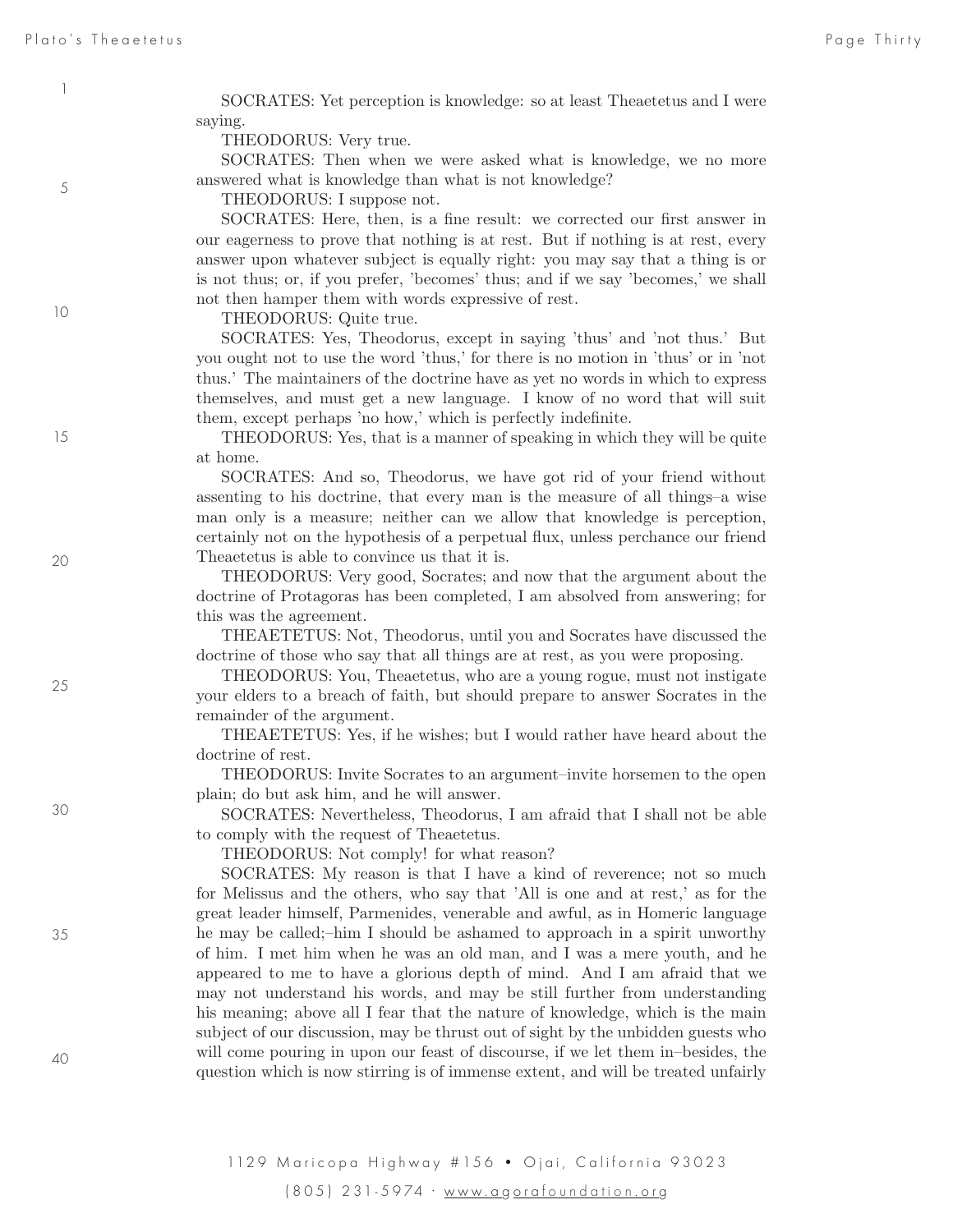5

10

15

20

25

30

35

if only considered by the way; or if treated adequately and at length, will put into the shade the other question of knowledge. Neither the one nor the other can be allowed; but I must try by my art of midwifery to deliver Theaetetus of his conceptions about knowledge.

THEAETETUS: Very well; do so if you will.

SOCRATES: Then now, Theaetetus, take another view of the subject: you answered that knowledge is perception?

THEAETETUS: I did.

SOCRATES: And if any one were to ask you: With what does a man see black and white colours? and with what does he hear high and low sounds?–you would say, if I am not mistaken, 'With the eyes and with the ears.'

THEAETETUS: I should.

SOCRATES: The free use of words and phrases, rather than minute precision, is generally characteristic of a liberal education, and the opposite is pedantic; but sometimes precision is necessary, and I believe that the answer which you have just given is open to the charge of incorrectness; for which is more correct, to say that we see or hear with the eyes and with the ears, or through the eyes and through the ears.

THEAETETUS: I should say 'through,' Socrates, rather than 'with.'

SOCRATES: Yes, my boy, for no one can suppose that in each of us, as in a sort of Trojan horse, there are perched a number of unconnected senses, which do not all meet in some one nature, the mind, or whatever we please to call it, of which they are the instruments, and with which through them we perceive objects of sense.

THEAETETUS: I agree with you in that opinion.

SOCRATES: The reason why I am thus precise is, because I want to know whether, when we perceive black and white through the eyes, and again, other qualities through other organs, we do not perceive them with one and the same part of ourselves, and, if you were asked, you might refer all such perceptions to the body. Perhaps, however, I had better allow you to answer for yourself and not interfere. Tell me, then, are not the organs through which you perceive warm and hard and light and sweet, organs of the body?

THEAETETUS: Of the body, certainly.

SOCRATES: And you would admit that what you perceive through one faculty you cannot perceive through another; the objects of hearing, for example, cannot be perceived through sight, or the objects of sight through hearing?

THEAETETUS: Of course not.

SOCRATES: If you have any thought about both of them, this common perception cannot come to you, either through the one or the other organ?

THEAETETUS: It cannot.

SOCRATES: How about sounds and colours: in the first place you would admit that they both exist?

THEAETETUS: Yes.

SOCRATES: And that either of them is different from the other, and the same with itself?

THEAETETUS: Certainly.

SOCRATES: And that both are two and each of them one? THEAETETUS: Yes.

SOCRATES: You can further observe whether they are like or unlike one another?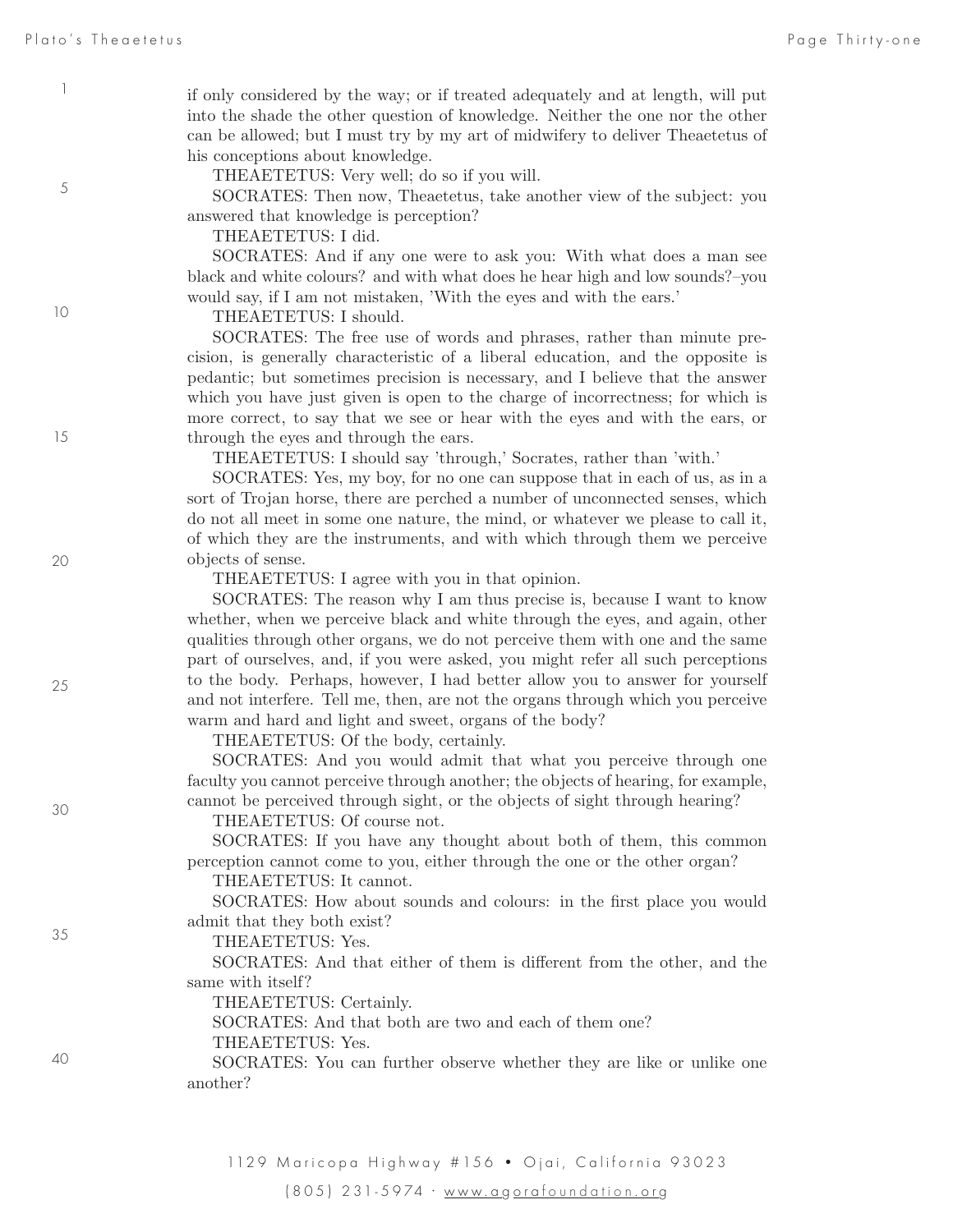5

#### THEAETETUS: I dare say.

SOCRATES: But through what do you perceive all this about them? for neither through hearing nor yet through seeing can you apprehend that which they have in common. Let me give you an illustration of the point at issue:–If there were any meaning in asking whether sounds and colours are saline or not, you would be able to tell me what faculty would consider the question. It would not be sight or hearing, but some other.

THEAETETUS: Certainly; the faculty of taste.

SOCRATES: Very good; and now tell me what is the power which discerns, not only in sensible objects, but in all things, universal notions, such as those which are called being and not-being, and those others about which we were just asking–what organs will you assign for the perception of these notions?

THEAETETUS: You are thinking of being and not being, likeness and unlikeness, sameness and difference, and also of unity and other numbers which are applied to objects of sense; and you mean to ask, through what bodily organ the soul perceives odd and even numbers and other arithmetical conceptions.

SOCRATES: You follow me excellently, Theaetetus; that is precisely what I am asking.

THEAETETUS: Indeed, Socrates, I cannot answer; my only notion is, that these, unlike objects of sense, have no separate organ, but that the mind, by a power of her own, contemplates the universals in all things.

SOCRATES: You are a beauty, Theaetetus, and not ugly, as Theodorus was saying; for he who utters the beautiful is himself beautiful and good. And besides being beautiful, you have done me a kindness in releasing me from a very long discussion, if you are clear that the soul views some things by herself and others through the bodily organs. For that was my own opinion, and I wanted you to agree with me.

THEAETETUS: I am quite clear.

SOCRATES: And to which class would you refer being or essence; for this, of all our notions, is the most universal?

THEAETETUS: I should say, to that class which the soul aspires to know of herself.

SOCRATES: And would you say this also of like and unlike, same and other? THEAETETUS: Yes.

SOCRATES: And would you say the same of the noble and base, and of good and evil?

THEAETETUS: These I conceive to be notions which are essentially relative, and which the soul also perceives by comparing in herself things past and present with the future.

SOCRATES: And does she not perceive the hardness of that which is hard by the touch, and the softness of that which is soft equally by the touch?

#### THEAETETUS: Yes.

SOCRATES: But their essence and what they are, and their opposition to one another, and the essential nature of this opposition, the soul herself endeavours to decide for us by the review and comparison of them?

THEAETETUS: Certainly.

SOCRATES: The simple sensations which reach the soul through the body are given at birth to men and animals by nature, but their reflections on the being and use of them are slowly and hardly gained, if they are ever gained, by education and long experience.

1129 Maricopa Highway # 156 · Ojai, California 93023 (805) 231-5974 · www.a g ora foundation .or g

40

15

20

25

30

35